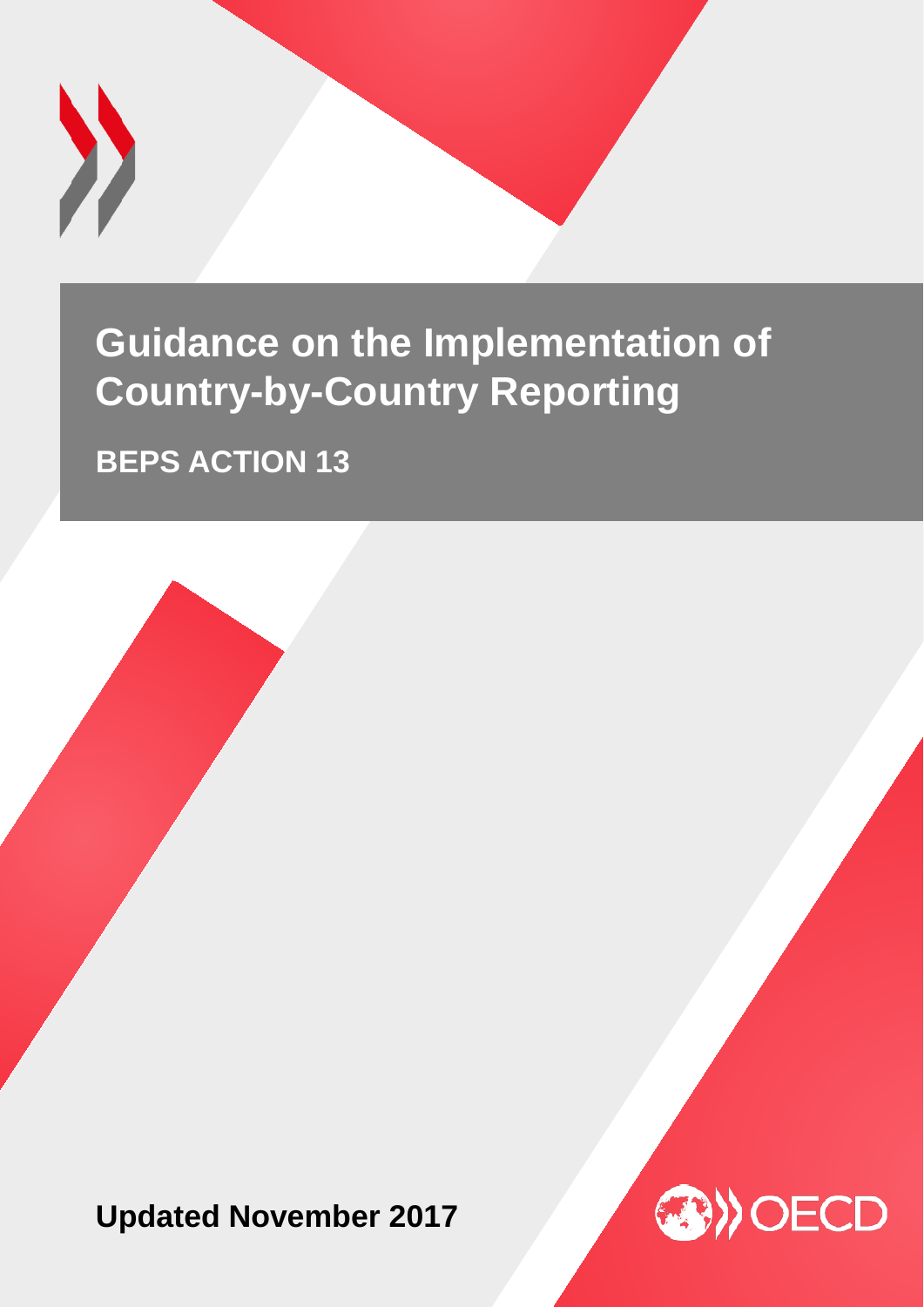# Guidance on the Implementation of Country-by-Country Reporting: BEPS Action 13

Updated November 2017

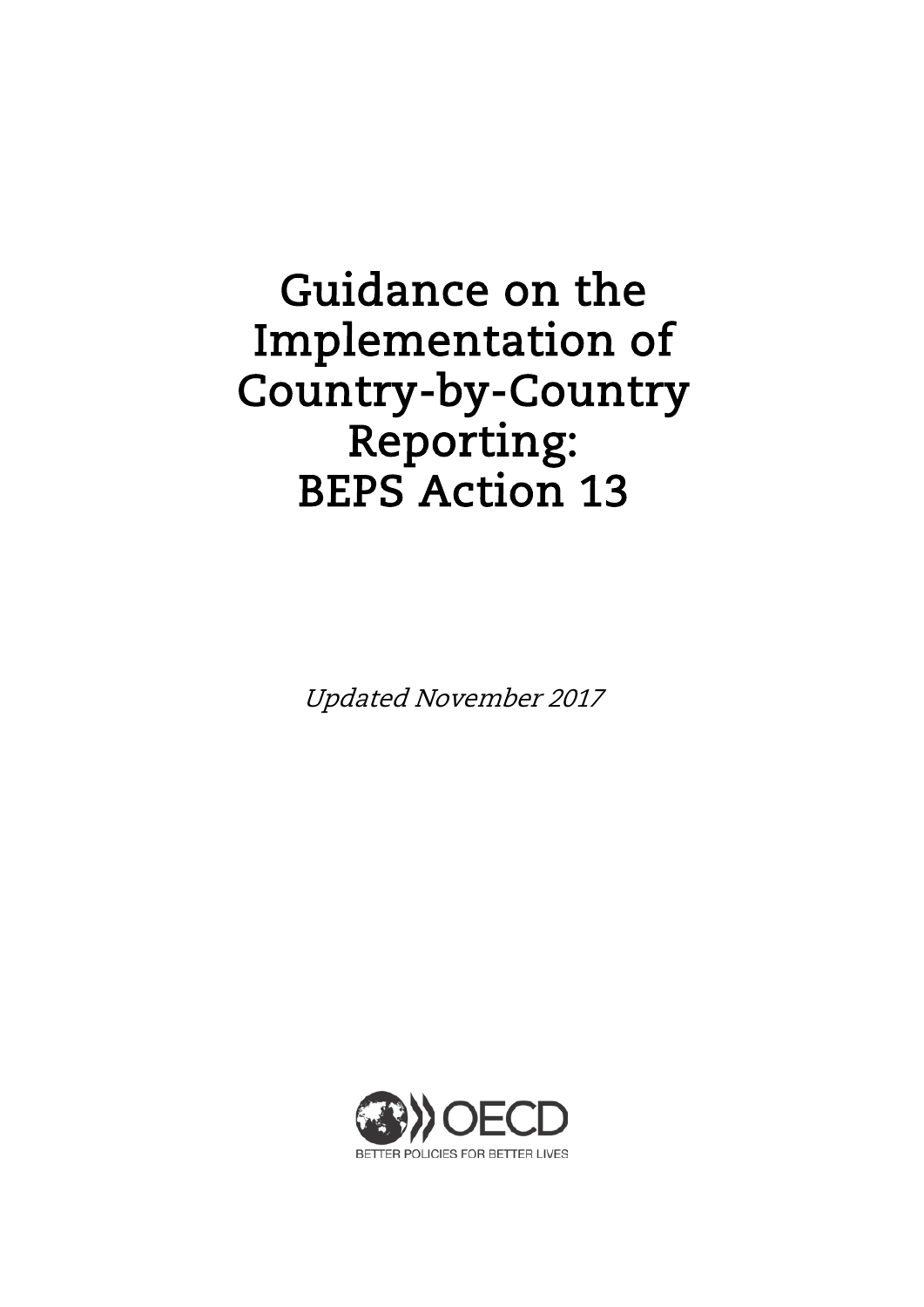This document and any map included herein are without prejudice to the status of or sovereignty over any territory, to the delimitation of international frontiers and boundaries and to the name of any territory, city or area.

Please cite this publication as:

OECD (2017), Guidance on the Implementation of Country-by-Country Reporting – BEPS Action 13, OECD, Paris.

[www.oecd.org/tax/guidance-on-the-implementation-of-country-by-country-reporting-beps-action-](http://www.oecd.org/tax/guidance-on-the-implementation-of-country-by-country-reporting-beps-action-13.pdf)[13.pdf](http://www.oecd.org/tax/guidance-on-the-implementation-of-country-by-country-reporting-beps-action-13.pdf)

#### © OECD 2017

You can copy, download or print OECD content for your own use, and you can include excerpts from OECD publications, databases and multimedia<br>products in your own documents, presentations, blogs, websites and teaching mater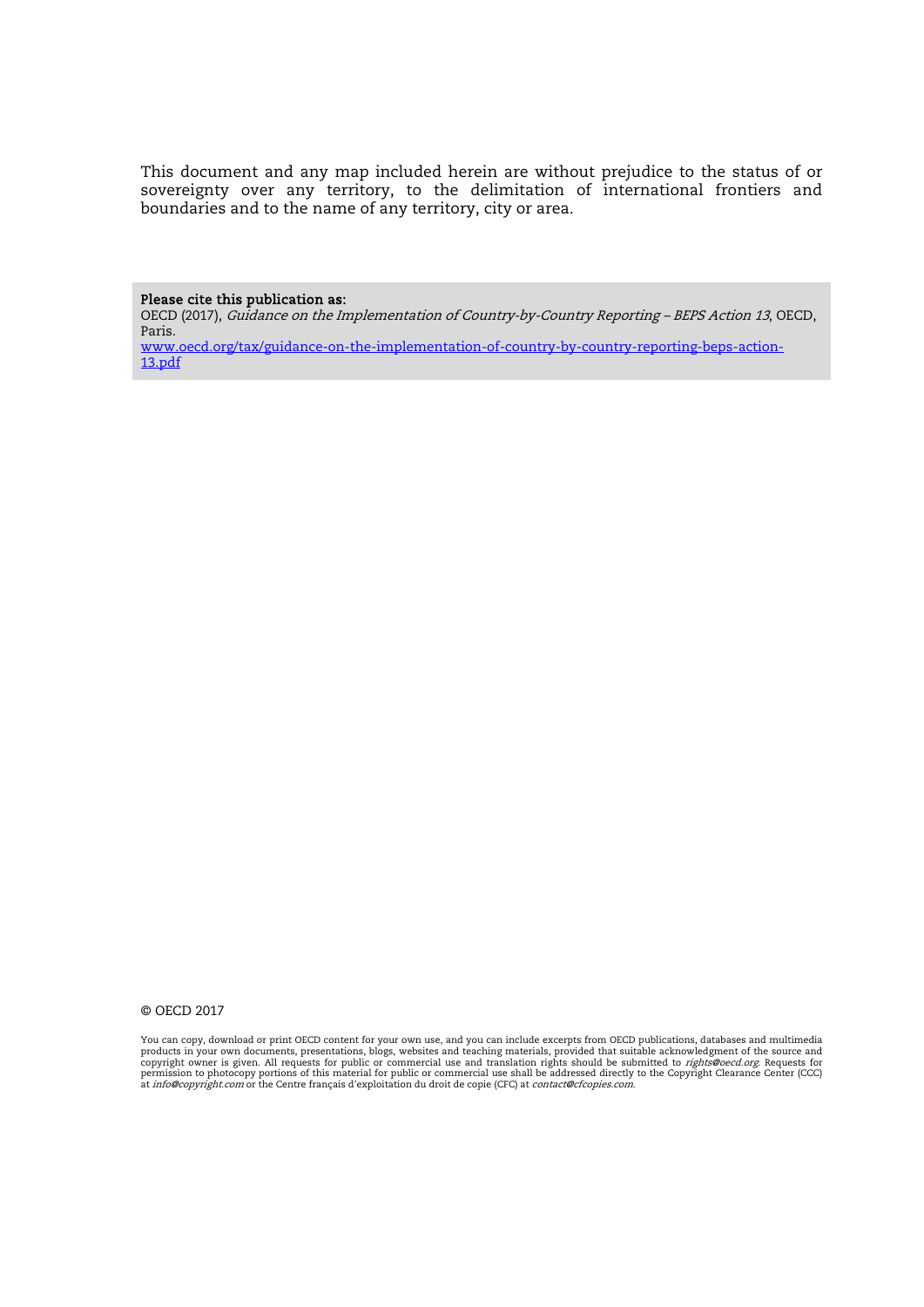## *Table of contents*

| II. Issues relating to the definition of items reported in the template for the CbC report 7                                                                                                                 |  |
|--------------------------------------------------------------------------------------------------------------------------------------------------------------------------------------------------------------|--|
| 5. Fair value accounting (November 2017) (NEW) (cf. question 1 on definition of revenues)  11                                                                                                                |  |
|                                                                                                                                                                                                              |  |
|                                                                                                                                                                                                              |  |
| 3. Accounting principles/standards for determining the existence of and membership of a group (April<br>5. Treatment of an entity owned and/or operated by more than one unrelated MNE Groups (July 2017) 17 |  |
|                                                                                                                                                                                                              |  |
| 1. Impact of currency fluctuations on the agreed EUR 750 million filing threshold (June 2016) 19<br>2. Definition of total consolidated group revenue (April 2017; updated November 2017) (UPDATED). 20      |  |
| V. Issues relating to the sharing mechanism for the CbC report (EOI, surrogate filing and local                                                                                                              |  |
| 1. Transitional filing options for MNEs ("parent surrogate filing") (June 2016; updated July 2017) 23<br>2. CbC reporting notification requirements for MNE Groups during transitional phase (December       |  |
|                                                                                                                                                                                                              |  |
|                                                                                                                                                                                                              |  |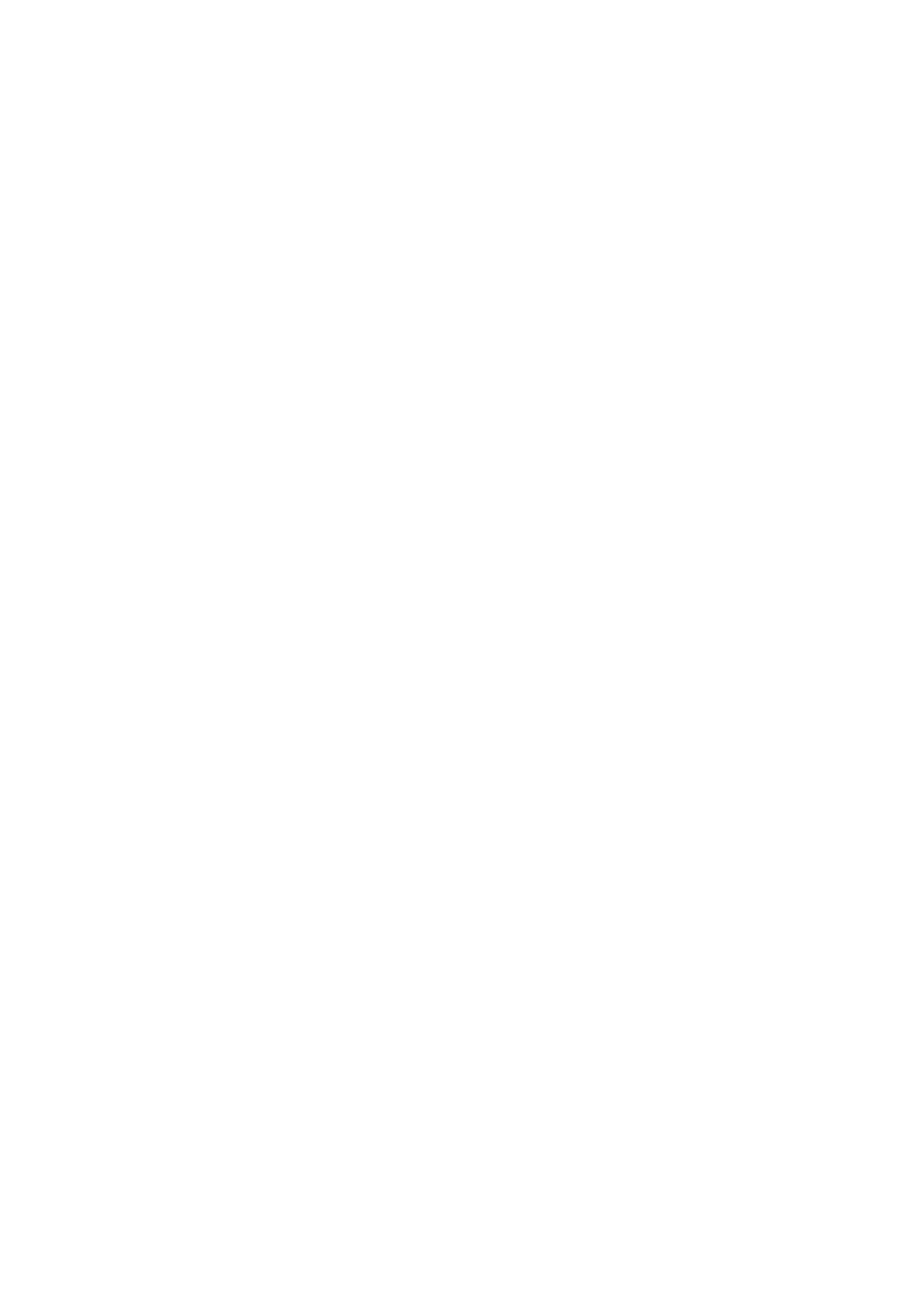## <span id="page-5-0"></span>**I. Introduction**

All OECD and G20 countries have committed to implementing country by country (CbC) reporting, as set out in the Action 13 Report "Transfer Pricing Documentation and Country-by-Country Reporting". Recognising the significant benefits that CbC reporting can offer a tax administration in undertaking high level risk assessment of transfer pricing and other BEPS related tax risks, a number of other jurisdictions have also committed to implementing CbC reporting (which with OECD members form the "Inclusive Framework"), including developing countries.

Jurisdictions have agreed that implementing CbC reporting is a key priority in addressing BEPS risks, and the Action 13 Report recommended that reporting take place with respect to fiscal periods commencing from 1 January 2016. Swift progress is being made in order to meet this timeline, including the introduction of domestic legal frameworks and the entry into competent authority agreements for the international exchange of CbC reports. MNE Groups are likewise making preparations for CbC reporting, and dialogue between governments and business is a critical aspect of ensuring that CbC reporting is implemented consistently across the globe. Consistent implementation will not only ensure a level playing field, but also provide certainty for taxpayers and improve the ability of tax administrations to use CbC reports in their risk assessment work.

The OECD will continue to support the consistent and swift implementation of CbC reporting. Where questions of interpretation have arisen and would be best addressed through common public guidance, the OECD will endeavour to make this available. The guidance in this document is intended to assist in this regard.

Some questions and answers refer to articles of the Model Legislation related to Countryby-Country Reporting contained in the Action 13 Report ("Model Legislation"). Such references do not mean that countries' domestic legislation should follow word-for-word the provisions in the Model Legislation. As indicated in paragraph 61 of the Action 13 Report "jurisdictions will be able to adapt this model legislation to their own legal systems, where changes to current legislation are required". Countries' domestic legal framework should however, be substantively consistent with the Model Legislation.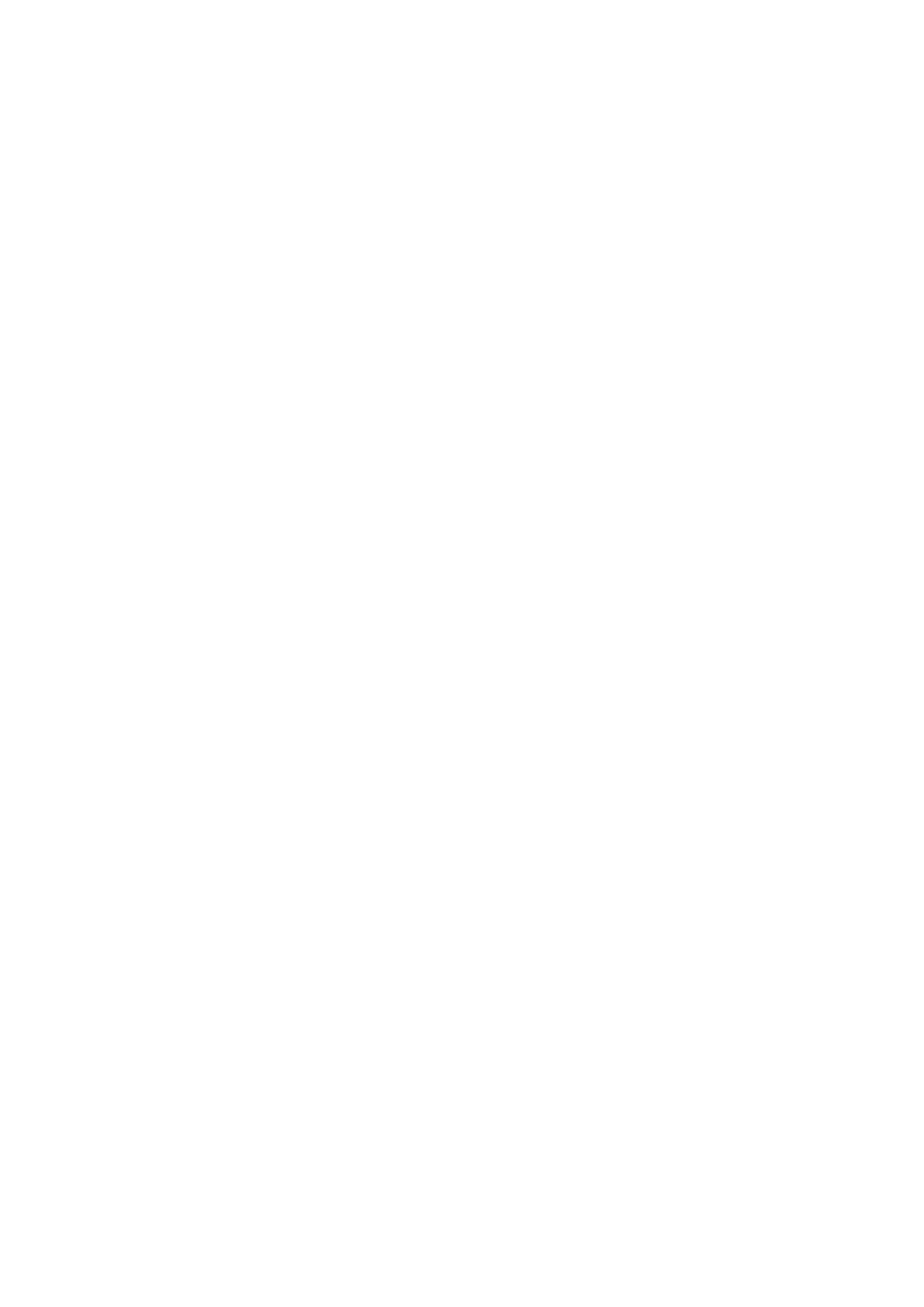## <span id="page-7-0"></span>**II. Issues relating to the definition of items reported in the template for the CbC report**

#### <span id="page-7-1"></span>**1. Definition of revenues (April 2017, September 2017)**

*1.1 Should extraordinary income and gain from investment activities be included in the column "Revenues" in the CbC report?*

Extraordinary income and gains from investment activities are to be included in "Revenues."

#### *1.2 When financial statements are used as the source of the data to complete the CbC template, which items shown in the financial statements should be reported as Revenues in Table 1? (cf. question 5 on fair value accounting).*

 All revenue, gains, income, or other inflows shown in the financial statement prepared in accordance with the applicable accounting rules relating to profit and loss, such as the income statement or profit and loss statement, should be reported as Revenues in Table 1. For example, if the income statement prepared in accordance with the applicable accounting rules shows sales revenue, net capital gains from sales of assets, unrealized gains, interest received, and extraordinary income, the amount of those items reported in the income statement should be aggregated and reported as Revenues in Table 1. Comprehensive income/earnings, revaluations, and/or unrealized gains reflected in net assets and the equity section of the balance sheet should not be reported as Revenues in Table 1. The amount of any income items shown on the income statement need not be adjusted from a net amount.

Inclusive Framework members are expected to implement the above guidance as soon as possible, taking into account their specific domestic circumstances. It is recognised that time may be needed for MNE Groups to take this guidance into account. Jurisdictions may thus allow some flexibility during a short transitional period.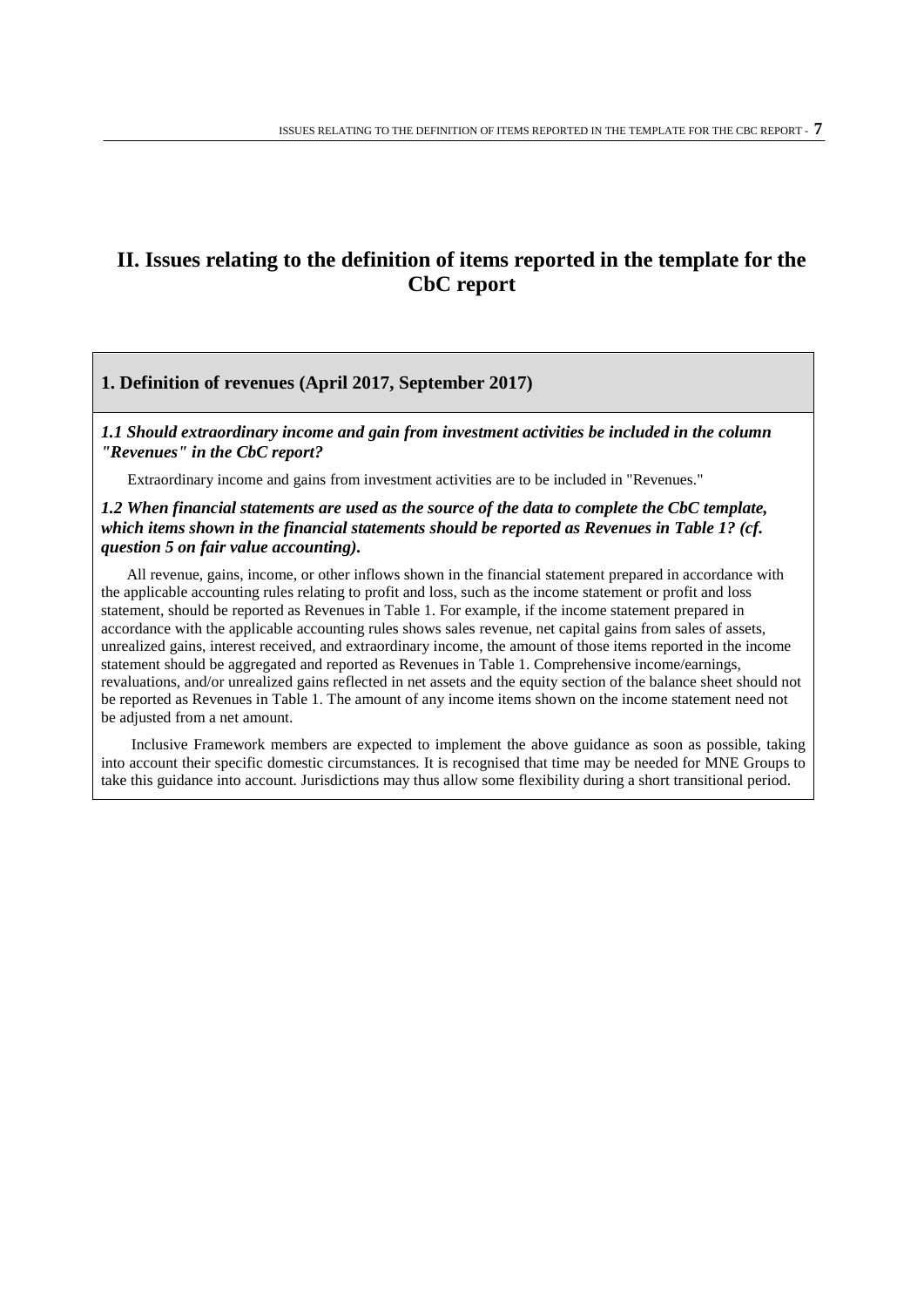#### <span id="page-8-0"></span>**2. Definition of related parties (April 2017)**

#### *2.1 Which entities are considered to be related parties for purposes of reporting related party revenues?*

For the third column of Table 1 of the CbC report, the related parties, which are defined as "associated enterprises" in the Action 13 report, should be interpreted as the Constituent Entities listed in Table 2 of the CbC report.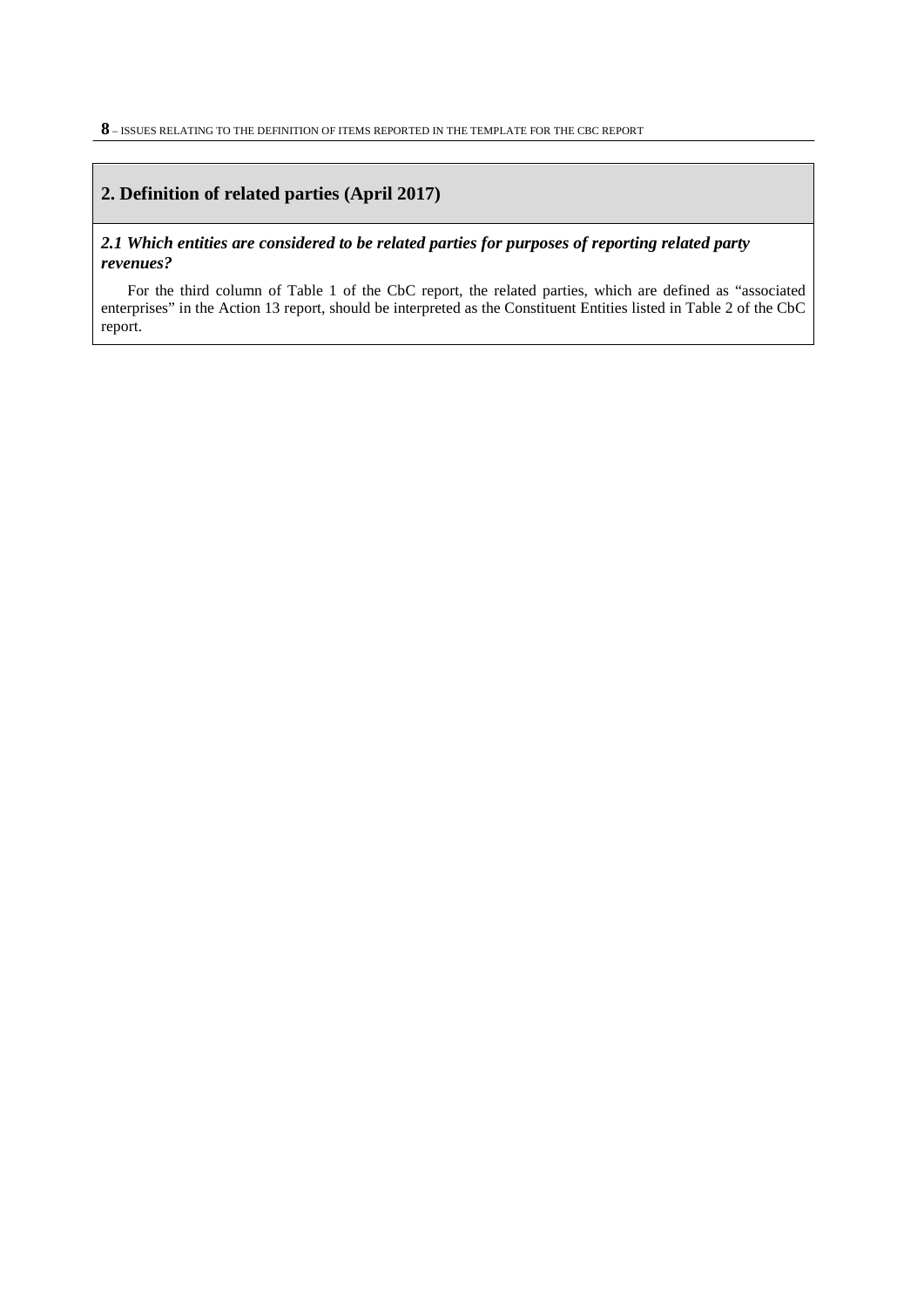#### <span id="page-9-0"></span>**3. Aggregated data or consolidated data to be reported per jurisdiction (July 2017)**

#### *3.1 If there is more than one constituent entity in a jurisdiction, should the aggregated data be reported or should the data that is reported for the jurisdiction consist of consolidated data which eliminates intra-jurisdiction transactions between constituent entities in that jurisdiction?*

The Action 13 Report and the model legislation contemplate that reporting will occur on an aggregate basis at a jurisdictional level. Accordingly, data should be reported on an aggregated basis, regardless of whether the transactions occurred cross-border or within the jurisdiction, or between related parties or unrelated parties. This guidance will be particularly relevant for the columns on related party revenues and total revenues. An MNE Group may use the notes section in Table 3 to explain the data if it wishes to do so.

Where the jurisdiction of the Ultimate Parent Entity has a system of taxation for corporate groups which includes consolidated reporting for tax purposes, and the consolidation eliminates intra-group transactions at the level of individual line items, that jurisdiction may allow taxpayers an option to complete the CbC report using consolidated data at the jurisdictional level, as long as consolidated data are reported for each jurisdiction in Table 1 of the CbC report and consolidation is used consistently across the years. Taxpayers choosing this option should use the following wording in Table 3 that (or in local language): "This report uses consolidated data at the jurisdictional level for reporting the data in Table 1", and should specify the columns in Table 1 in which the consolidated data is different than if aggregated data were reported.

Inclusive Framework members are expected to implement the above guidance (reporting on an aggregated basis only, apart from the exception described above) as soon as possible, taking into account their specific domestic circumstances. It is recognised that time may be needed for MNE Groups to make the necessary adjustments, for example in situations where guidance permitting the reporting of consolidated data for intrajurisdiction transactions has already been issued. Jurisdictions may thus allow some flexibility during a short transitional period (i.e. for fiscal years starting in 2016). Taxpayers reporting consolidated data under this transitional mechanism should provide the same information in Table 3 as described in the previous paragraph.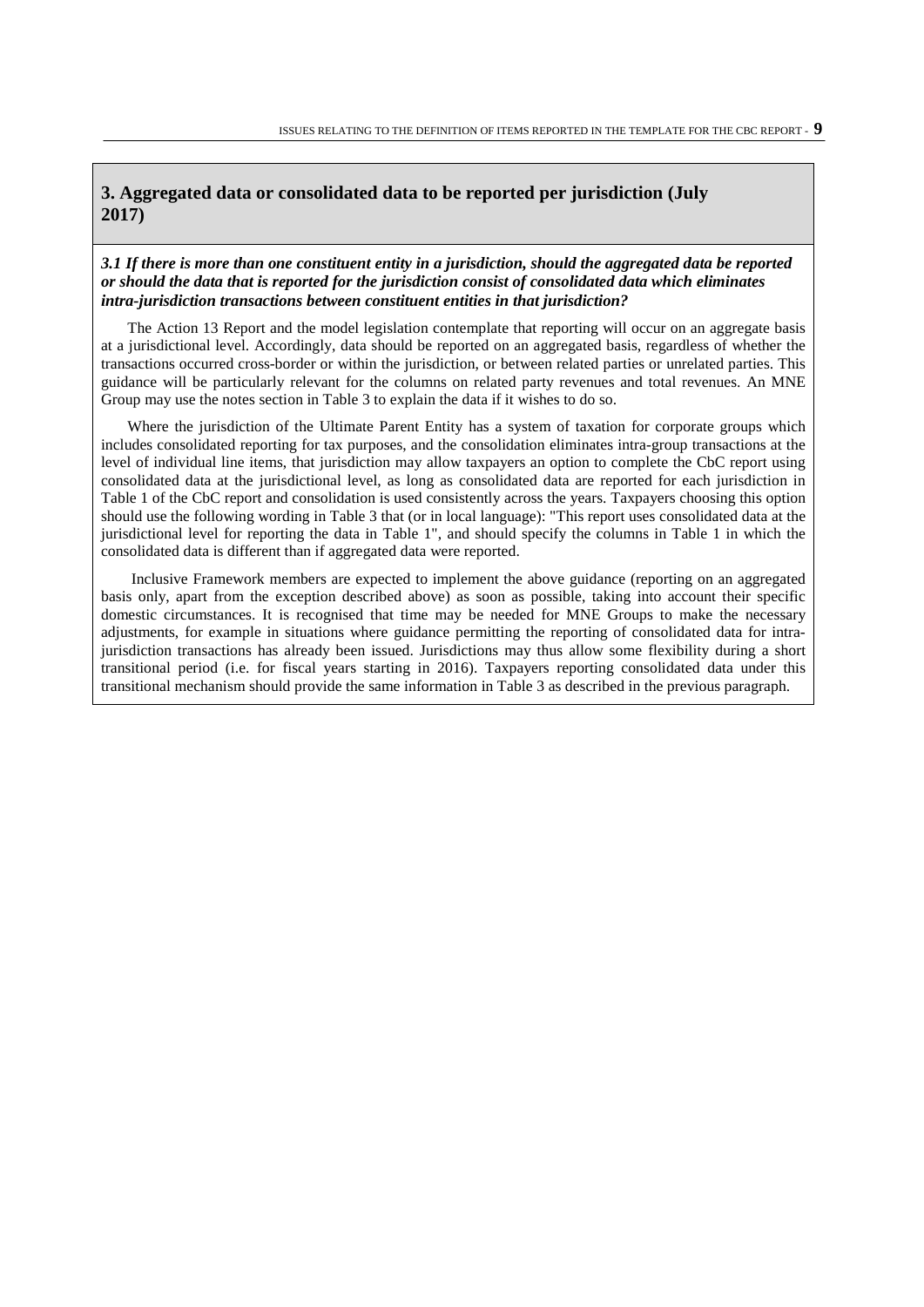#### <span id="page-10-0"></span>**4. Amount of Income Tax Accrued and Income Tax Paid (September 2017)**

*4.1 Where the income tax for a fiscal year has been paid in advance (e.g., preliminary tax assessments based on an estimate of the year's corporate income tax), should the amount reported in the "Income Tax Accrued-Current Year " column be linked to the amount reported in the "Income Tax Paid (on Cash Basis)" column of Table 1?"*

Income Tax Accrued-Current Year is the amount of accrued current tax expense recorded on taxable profits or losses for the Reporting Fiscal Year of all Constituent Entities resident for tax purposes in the relevant tax jurisdiction irrespective of whether or not the tax has been paid (e.g. based on a preliminary tax assessment).

Income Tax Paid (on Cash Basis) is the amount of the taxes actually paid during the Reporting Fiscal Year, which should thus include not only advanced payments fulfilling the relevant fiscal year's tax obligation but also payments fulfilling the previous year(s)' tax obligation (e.g. payment of the unpaid balance of corporate income tax accrued in relation to the previous year(s), including payments related to reassessments of previous years), regardless of whether those taxes have been paid under protest. The amount of Income Tax Accrued-Current Year and Income Tax Paid (on Cash Basis) should be reported independently.

#### *4.2 Where taxes have been paid and subsequently refunded, how should the tax refund be reported for the purposes of Table 1?*

In general, a refund of income tax should be reported in Income Tax Paid (on Cash Basis) in the reporting fiscal year in which the refund is received. An exception to this may be permitted where the refund is treated as revenue of the MNE group under the applicable accounting standard or in the source of data used to complete Table 1. Where this is the case, taxpayers should provide the following statement in Table 3: "Tax refunds are reported in Revenues and not in Income Tax Paid (on Cash Basis)".

Inclusive Framework members are expected to implement the above guidance as soon as possible, taking into account the specific domestic circumstances. It is recognised that time may be needed for jurisdictions and MNE Groups to take this guidance into account. Jurisdictions may thus allow some flexibility during a short transitional period. During this short transitional period, taxpayers are encouraged to include voluntarily, if relevant, the statement "Tax refunds are reported in Revenues and not in Income Tax Paid (on Cash Basis)" in Table 3.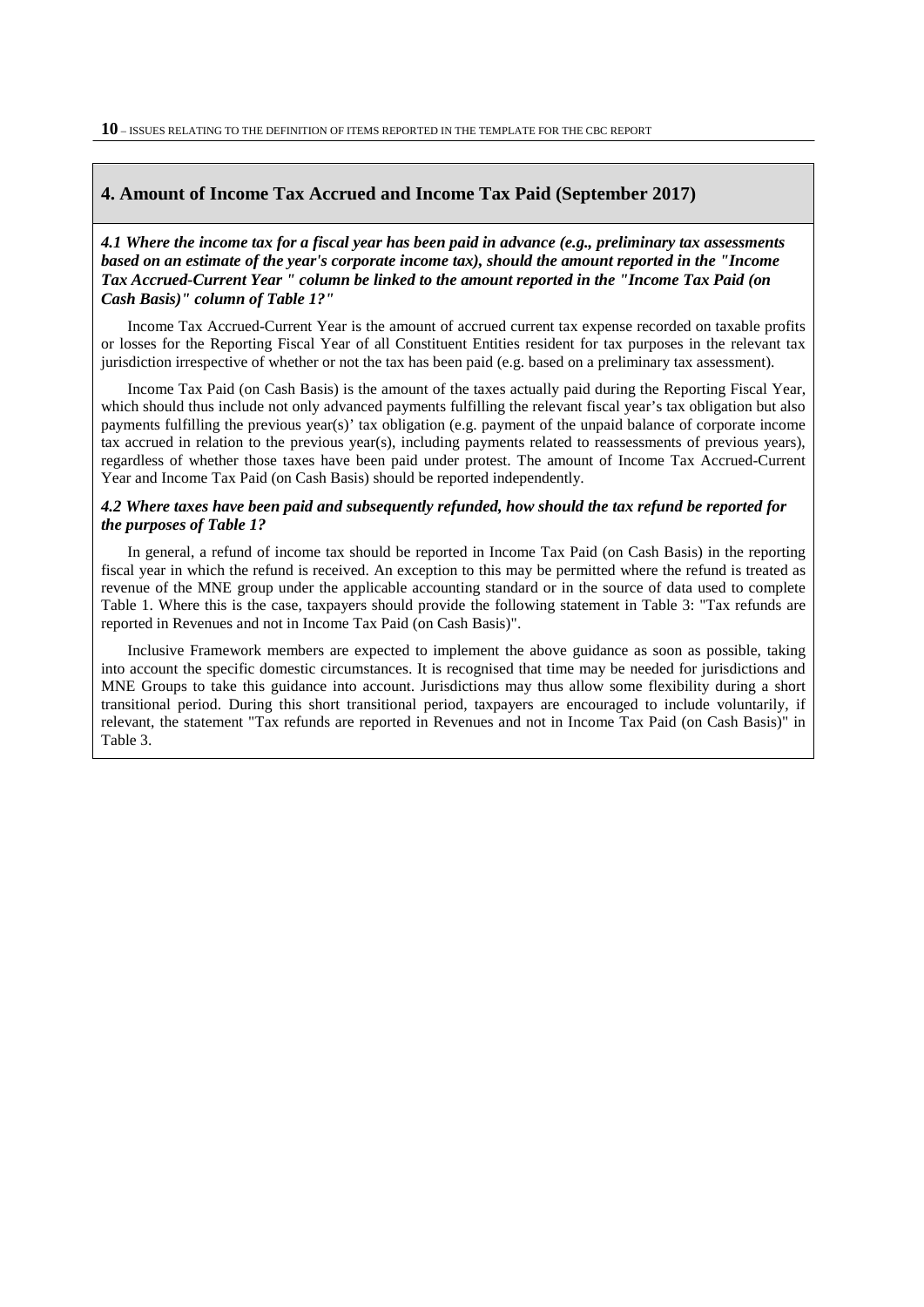<span id="page-11-0"></span>**5. Fair value accounting (November 2017) (NEW) (cf. question 1 on definition of revenues)**

*5.1 When financial statements that were prepared using fair value accounting are used as the source of data, can the amounts reported as revenue and profits in those financial statements be reported as Revenue and Profits in the CbC report without further adjustments?* 

Yes. The amount of revenues and profits determined in accordance with fair value accounting and reported in financial statements may be reported in the CbC report without further adjustment.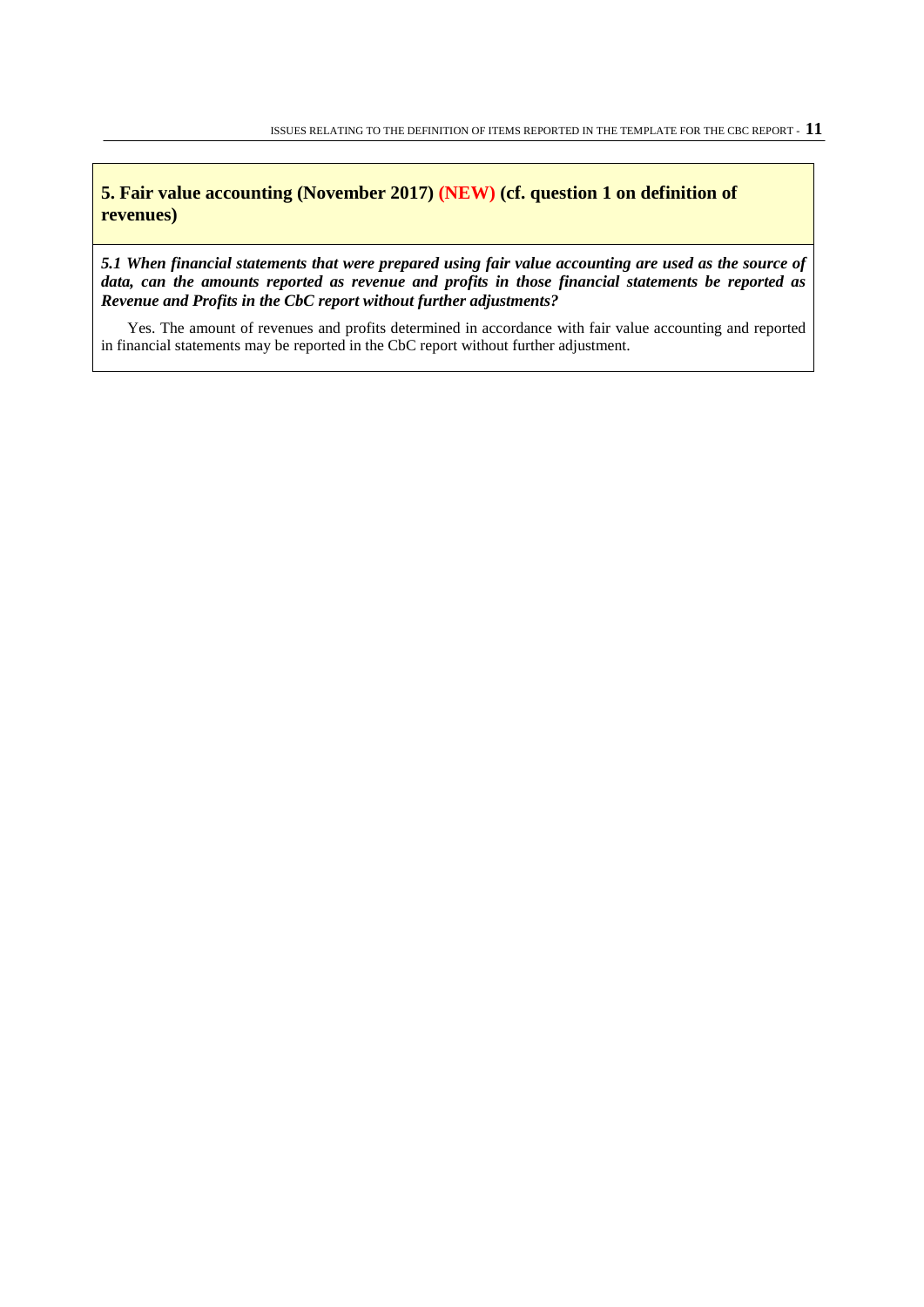#### <span id="page-12-0"></span>**6. Negative figure for accumulated earnings (November 2017) (NEW)**

*6.1 If a constituent entity reports a negative figure for accumulated earnings in its financial statements, should the negative figure be reported in the column "accumulated earnings" in Table 1? If there are two or more constituent entities in a jurisdiction, should the negative figure reported by a constituent entity be netted with the earnings from the other constituent entity (entities) per jurisdiction in Table 1?*

The negative figure for accumulated earnings should be reported in Table 1 without modification. Where there are two or more constituent entities in the same jurisdiction, the negative figures for accumulated earnings, if there are any, should be netted with the positive figures for accumulated earnings. Where this is the case, taxpayers should provide the following statement in Table 3: "Accumulated earnings include negative figures for jurisdiction [--]". Inclusive Framework members are encouraged to require their taxpayers to provide the above information in Table 3 as soon as possible, taking into account the specific domestic circumstances.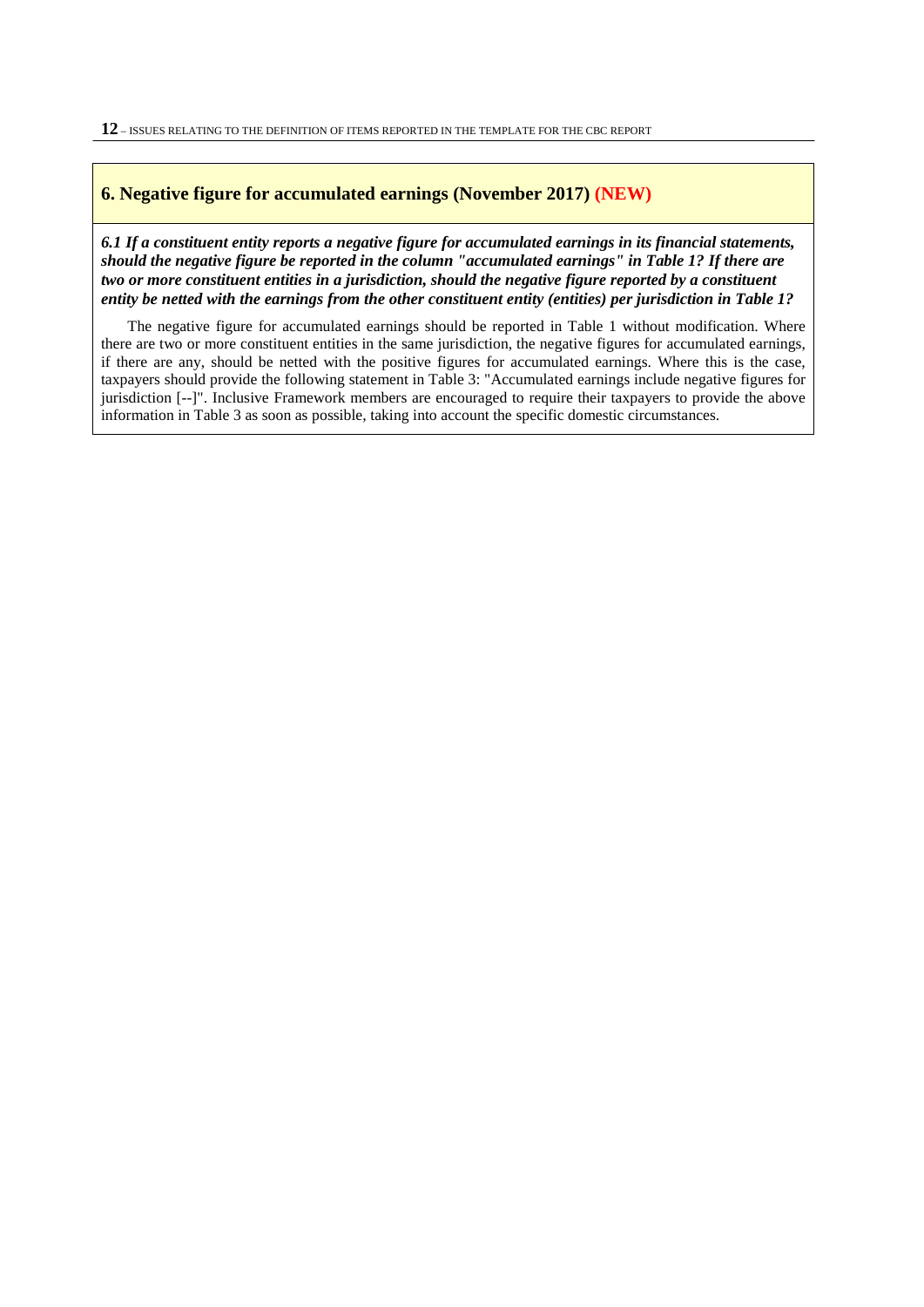### <span id="page-13-0"></span>**III. Issues relating to the entities to be reported in the CbC report**

#### <span id="page-13-1"></span>**1. Application of CbC reporting to investment funds (June 2016)**

#### *1.1 How should the CbC reporting rules be applied to investment funds?*

As stated in paragraph 55 of the Action 13 Report, there is no general exemption for investment funds. Therefore the governing principle to determine an MNE Group is to follow the accounting consolidation rules. For example, if the accounting rules instruct investment entities to not consolidate with investee companies (e.g. because the consolidated accounts for the investment entity should instead report fair value of the investment through profit and loss), then the investee companies should not form part of a Group or MNE Group (as defined in the model legislation) or be considered as Constituent Entities of an MNE Group. This principle applies even where the investment entity has a controlling interest in the investee company.

On the other hand, if the accounting rules require an investment entity to consolidate with a subsidiary, such as where that subsidiary provides services that relate to the investment entity's investment activities, then the subsidiary should be part of a Group and should be considered as a Constituent Entity of the MNE Group (if one exists).

It is still possible for a company, which is owned by an investment fund, to control other entities such that, in combination with these other entities, it forms an MNE Group. In this case, and if the MNE Group exceeds the revenue threshold, it would need to comply with the requirement to file a CbC report.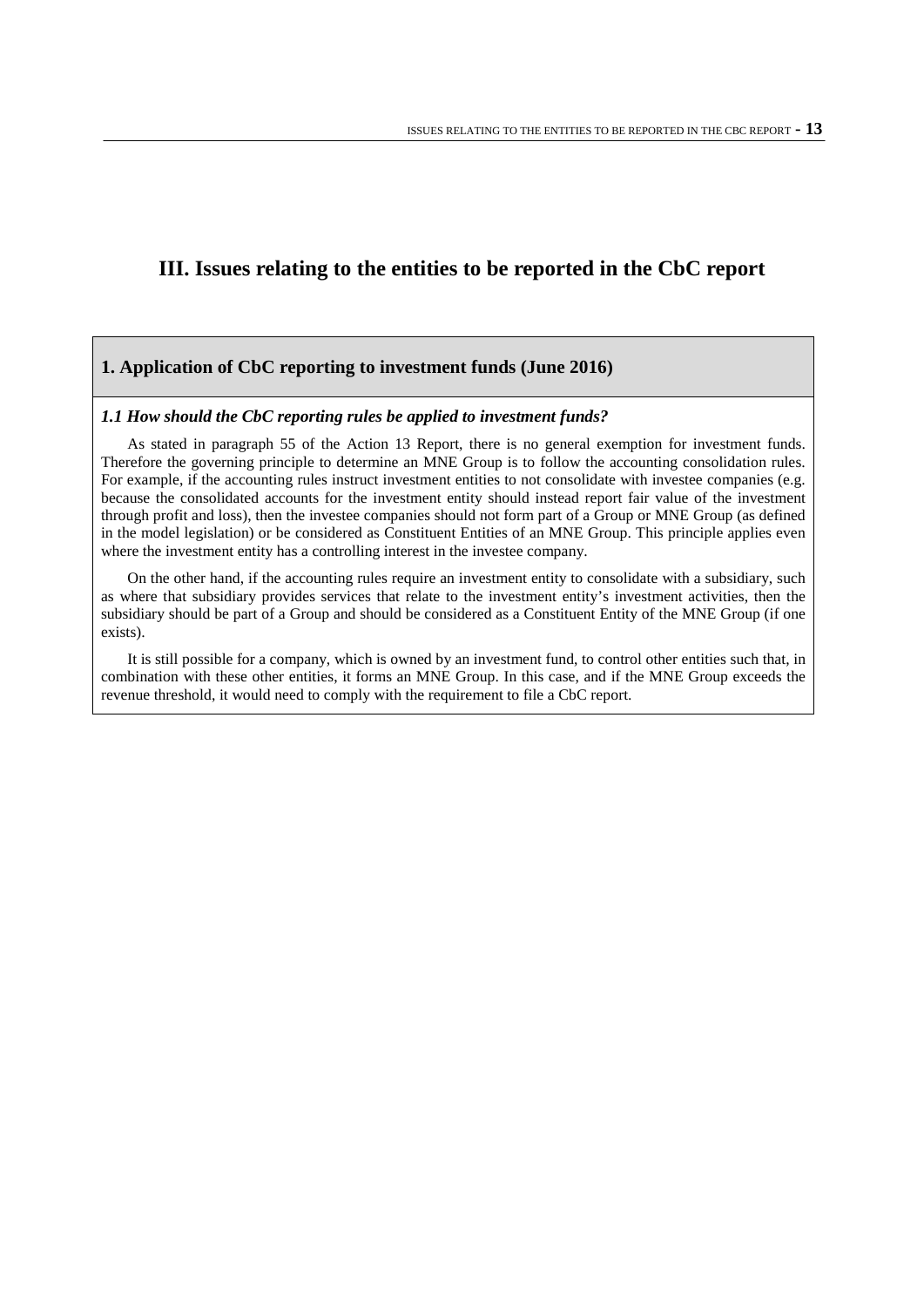#### <span id="page-14-0"></span>**2. Application of CbC reporting to partnerships (June 2016)**

*2.1 How should a partnership which is tax transparent and thus has no tax residency anywhere be included in the CbC report? How should a reverse hybrid partnership, which is tax transparent in its jurisdiction of organisation but considered by a partner's jurisdiction to be tax resident in its jurisdiction of organisation, be treated?*

The governing principle to determine an MNE Group is to follow the accounting consolidation rules. If the accounting consolidation rules apply to a partnership, then that partnership may be a Constituent Entity of an MNE group subject to CbC reporting.

For the purpose of completing the CbC report, if a partnership is not tax resident in any jurisdiction then the partnership's items, to the extent not attributable to a permanent establishment, should be included in the line in table 1 of the CbC report for stateless entities. Any partners that are also Constituent Entities within the MNE Group should include their share of the partnership's items in table 1 in their jurisdiction of tax residence.

Table 2 of the CbC report should include a row for stateless entities and a sub-row for each stateless entity including partnerships that do not have a tax residence - that is, the reporting for stateless entities should parallel the reporting for Constituent Entities that have a tax residence. For a partnership included in the stateless entity category, the field in table 2 for "tax jurisdiction of organisation or incorporation if different from tax jurisdiction of residence" should indicate the jurisdiction under whose laws the partnership is formed / organised.

It may be advisable for the MNE to provide an explanation in the notes section of the report on the partnership structure and on the stateless entities. For instance, a note in the Additional Information section may indicate that a partnership's "stateless income" is includable and taxable in the partner jurisdiction.

Where a partnership is the Ultimate Parent Entity, for the purpose of determining where it is required to file the CbC report in its capacity as the Ultimate Parent Entity, the jurisdiction under whose laws the partnership is formed / organised will govern if there is no jurisdiction of tax residence.

A permanent establishment of a partnership would be included in the CbC report in the same manner as any other permanent establishment.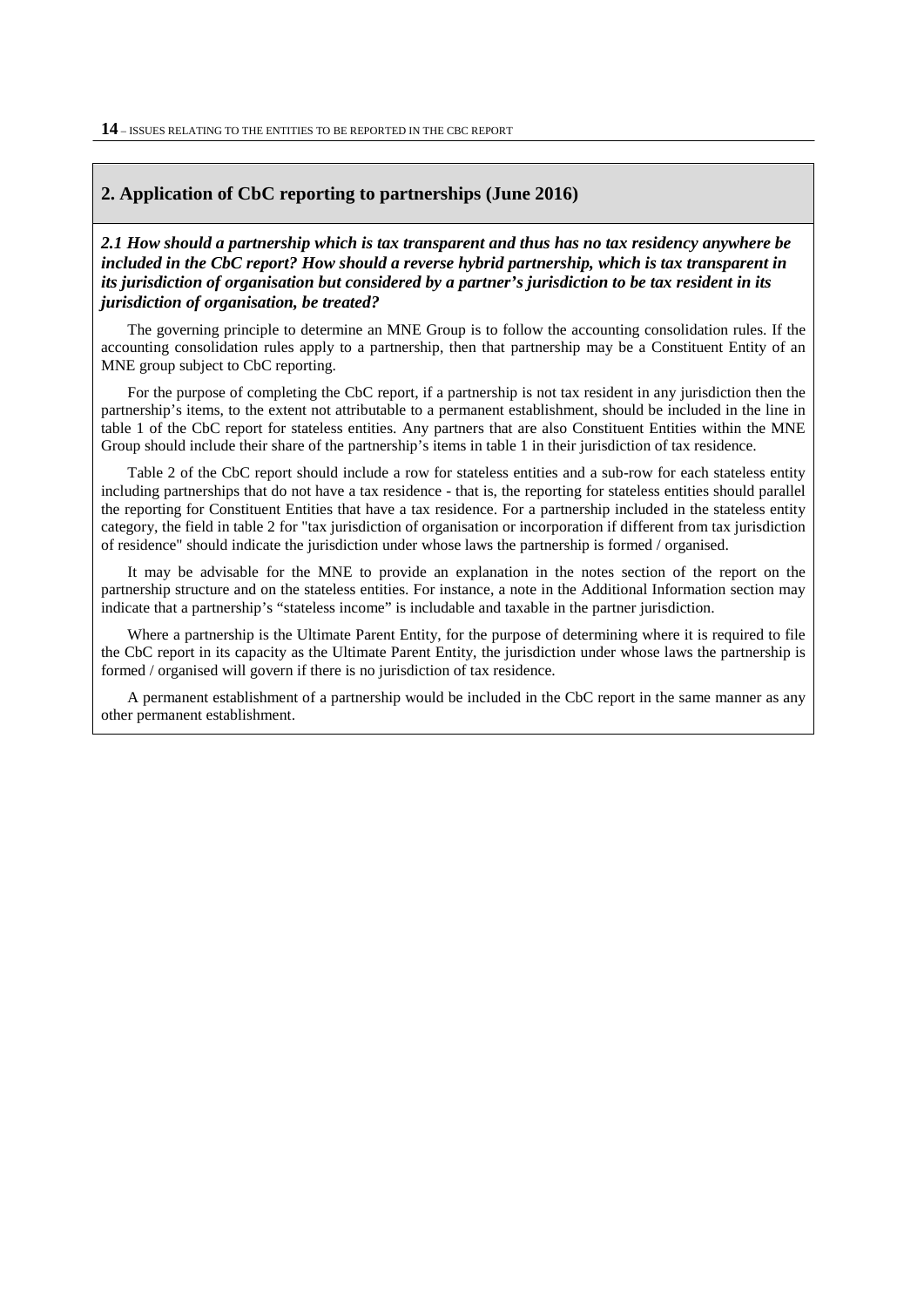#### <span id="page-15-0"></span>**3. Accounting principles/standards for determining the existence of and membership of a group (April 2017)**

*3.1 To determine the existence of a "Group" and the membership of the Group under Article 1.1 of the model legislation in the Action 13 report:*

- *a) If the equity interests of the relevant enterprise\* are traded on a public securities exchange, should the applicable accounting standards be the accounting standards that currently apply to that enterprise for consolidated financial statement purposes?*
- *b) If the equity interests of the relevant enterprise\* are not traded on a public securities exchange, can the applicable accounting standards be chosen provided that the choice is either (i) local GAAP in the jurisdiction of the enterprise assumed to be listed or (ii) International Financial Reporting Standards (IFRS), and provided the method chosen is used consistently?*

*\*Relevant enterprise would be the Ultimate Parent Entity under Article 1.6 of the model legislation in the Action 13 report.*

The Action 13 report does not specify that any particular accounting standard's consolidation rules be used. It is expected that:

- a) If the equity interests of the relevant enterprise, which would be an Ultimate Parent Entity under Article 1.6 of the model legislation, are traded on a public securities exchange, jurisdictions will require the Group to use the consolidation rules in the accounting standards already used by the Group.
- b) If the equity interests of the relevant enterprise, which would be an Ultimate Parent Entity under Article 1.6 of the model legislation, are not traded on a public securities exchange, jurisdictions may allow the Group to choose to use either local GAAP of the jurisdiction of the Ultimate Parent Entity (which includes US GAAP if it is permitted under the local rules and regulations of the jurisdiction of the Ultimate Parent Entity) or IFRS as its governing accounting standard, as long as the Group applies this choice consistently across years and for other aspects of the CbC report requiring reference to an accounting standard. However, if the jurisdiction of residence of the enterprise that would be the Ultimate Parent Entity mandates the use of a particular accounting standard (or standards) for enterprises the equity of which is traded on a public securities exchange, this mandatory standard (or one of these mandatory standards) must be used. Exceptionally, if a jurisdiction's consolidation rules generally require investment entities to be consolidated with investee companies, the jurisdiction may mandate the use of IFRS consolidation rules for the purpose of determining the membership of a Group. Any such deviation from the accounting standards generally followed for the CbC report of a particular MNE Group should be noted in Table 3 of the CbC report for the MNE Group.

This guidance relates to what a jurisdiction may require from a Group which is a Group that is required to file a CbC report in the jurisdiction by reason of its Ultimate Parent Entity or Surrogate Parent Entity being resident in the jurisdiction.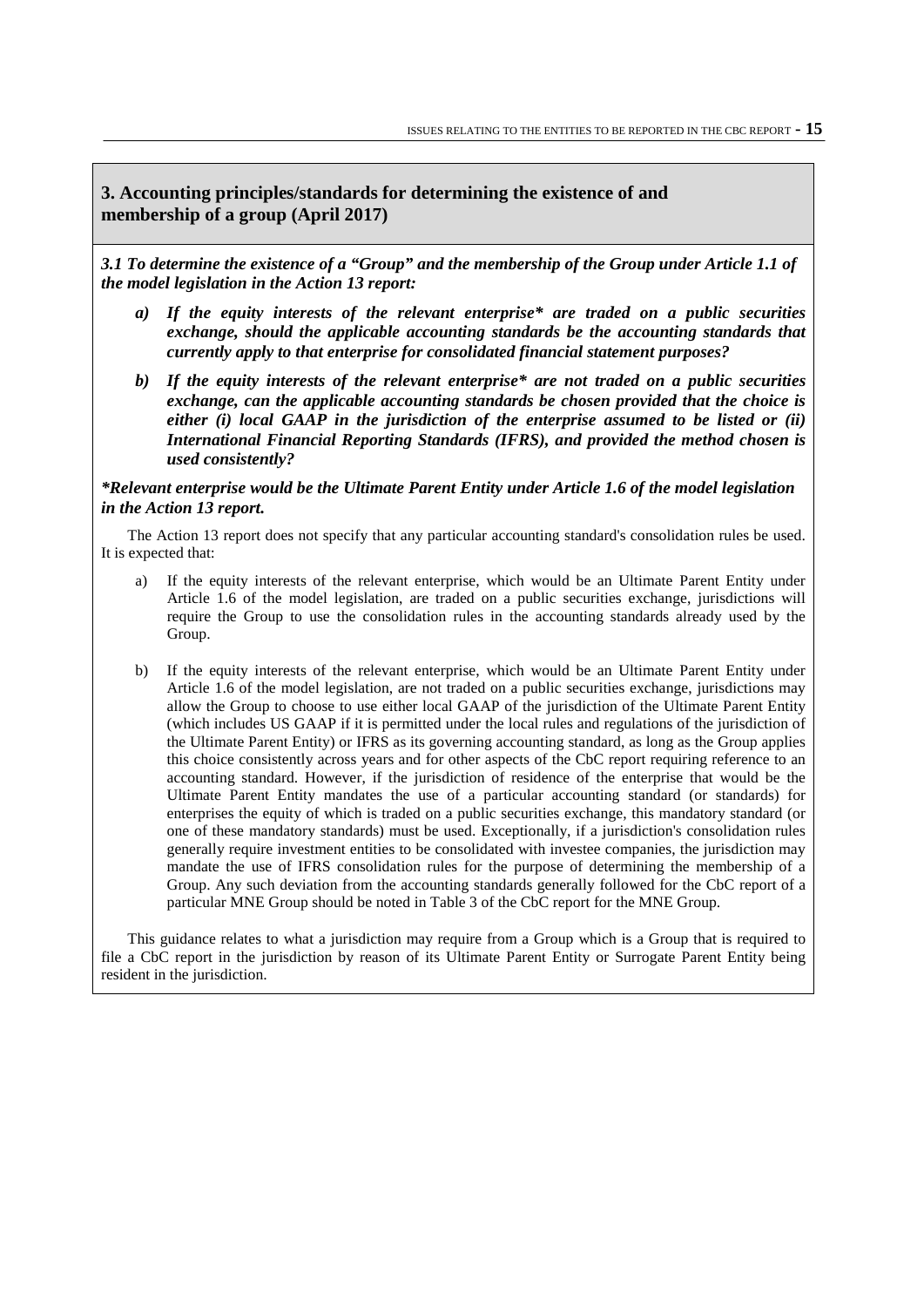#### <span id="page-16-0"></span>**4. Treatment of major shareholdings (April 2017)**

*4.1 Where there are minority interests held by unrelated parties in a Constituent Entity, should the previous year's consolidated group revenue include 100 percent of the Constituent Entity's revenue for the purpose of applying the 750 million Euro threshold (or near equivalent amount in local currency as of January 2015) to identify an Excluded MNE Group, or should the revenue be prorated? Further, should the entity's financial data that is included in the CbC report represent the full 100 percent or should it be pro-rated?* 

Under the condition that accounting rules in the jurisdiction of the Ultimate Parent Entity require a Constituent Entity, the minority interests of which are held by unrelated parties, to be fully consolidated, 100 percent of the entity's revenue should be included for the purpose of applying the 750 million Euro threshold (or near equivalent amount in local currency as of January 2015). In such a case, the entity's financial data that is included in the CbC report should represent the full 100 percent amount and should not be pro-rated. In contrast, if the accounting rules require proportionate consolidation in the presence of minority interests, then the jurisdiction may allow the entity's revenue to be pro-rated for the purpose of applying the 750 million Euro threshold and may also allow its financial data that is included in the CbC report to be pro-rated.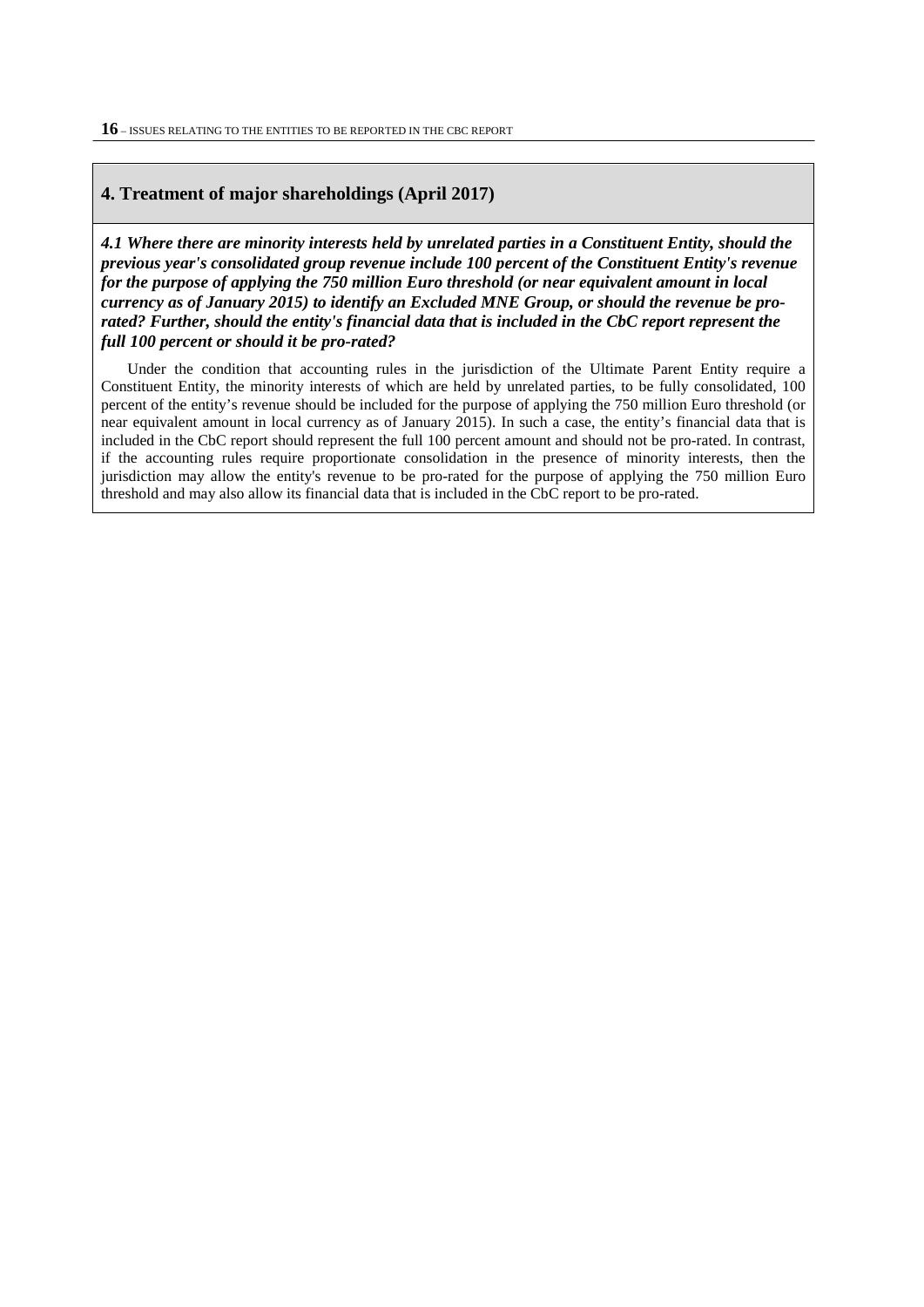#### <span id="page-17-0"></span>**5. Treatment of an entity owned and/or operated by more than one unrelated MNE Groups (July 2017)**

*5.1 Where an entity owned and/or operated by more than one unrelated MNE Groups (e.g. a joint venture entity) is consolidated in the consolidated financial statements of one or more of these MNE Groups, including under a pro rata consolidation rule, is such an entity considered a Constituent Entity of those unrelated MNE Groups (i.e. should it be included in Table 2)? If so, where a pro rata consolidation rule is applied to the entity under the applicable accounting rules, should Table 1 include the pro rata data of the entity, and should the entity's revenue be included pro rata for the purpose of applying the 750 million Euro threshold?*

The treatment of an entity for CbC reporting purposes should follow the accounting treatment. In the case of an entity which is owned and/or operated by more than one unrelated MNE Groups, the treatment of the entity for CbC reporting purposes should be determined under the accounting rules applicable to each of the unrelated MNE Groups separately. If the applicable accounting rules require an entity to be consolidated into the consolidated financial statements of an MNE Group, the entity would be considered as a Constituent Entity of that group under Article 1.4 of the Model Legislation. Accordingly, the financial data of such an entity should be reported in the CbC report of the MNE Group. This applies to entities included in the MNE Group's consolidated financial statements using either full consolidation or pro rata consolidation. If an entity is not required to be consolidated under applicable accounting rules, the entity would not be considered a Constituent Entity and, accordingly, the financial data of such an entity would not be reported in the CbC Report. Therefore an entity included in the MNE Group's consolidated financial statements under equity accounting rules would not be a constituent entity.

Where pro rata consolidation is applied to an entity in an MNE Group in preparing the group's consolidated financial statements, jurisdictions may allow a pro rata share of the entity's total revenue to be taken into account for the purpose of applying the 750 million Euro threshold, instead of the full amount of the entity's total revenue. Jurisdictions may also allow an MNE group to include a pro rata share of the entity's financial data in its CbC report, in line with the information included in the MNE Group's consolidated financial statements, instead of the full amount of this financial data.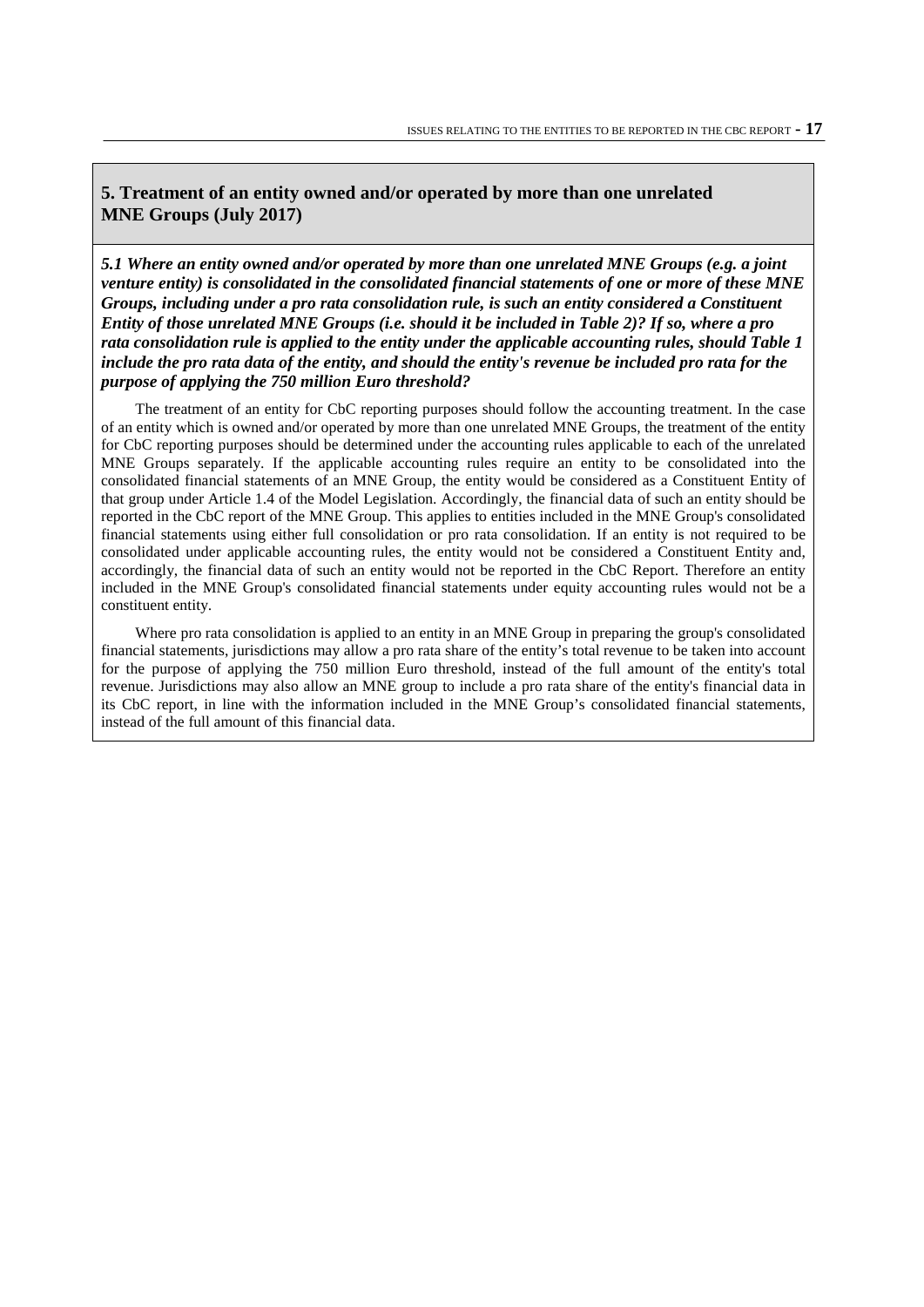#### <span id="page-18-0"></span>**6. Deemed listing provision (November 2017) (NEW)**

#### *6.1 What is the purpose of the deemed listing provision in the definition of the term "Group" in Article 1.1 of the Model Legislation?*

The deemed listing provision in the definition of the term "Group" in Article 1.1 of the Model Legislation is only relevant where an enterprise would otherwise be the Ultimate Parent Entity (UPE), but it is not required to prepare Consolidated Financial Statements in the jurisdiction where it is a resident for tax purposes. In this case, the Group includes all entities that would be included in the Consolidated Financial Statements that the relevant enterprise would be required to prepare if it was listed on a public securities exchange. In applying the deemed listing provision, it is irrelevant whether or not a particular type of entity is in fact able to be listed, taking into account, among other things, the jurisdiction's company law and/or regulations governing the relevant public securities exchange.

For instance, some jurisdictions differentiate between public entities and non-public entities (or private entities) in determining whether Consolidated Financial Statements are required to be prepared (e.g. the United States and Canada). In this case, the deemed listing provision would be relevant in determining the constituent entities in an MNE Group where the UPE is a non-public entity. The term "public entities" refers to entities which have instruments listed on a public securities exchange and the expression "non-public entities" refers to entities which have no instruments traded on a public securities exchange. The term "public entity" does not refer to an entity held by public sector bodies.

In accordance with paragraph 55 of the Action 13 Report, neither the deemed listing provision nor this guidance should be interpreted as giving rise to any exemption from the obligation to file the Country-by-Country report other than as set out in paragraph 52 of the Action 13 Report and Article 1.3 of the Model Legislation.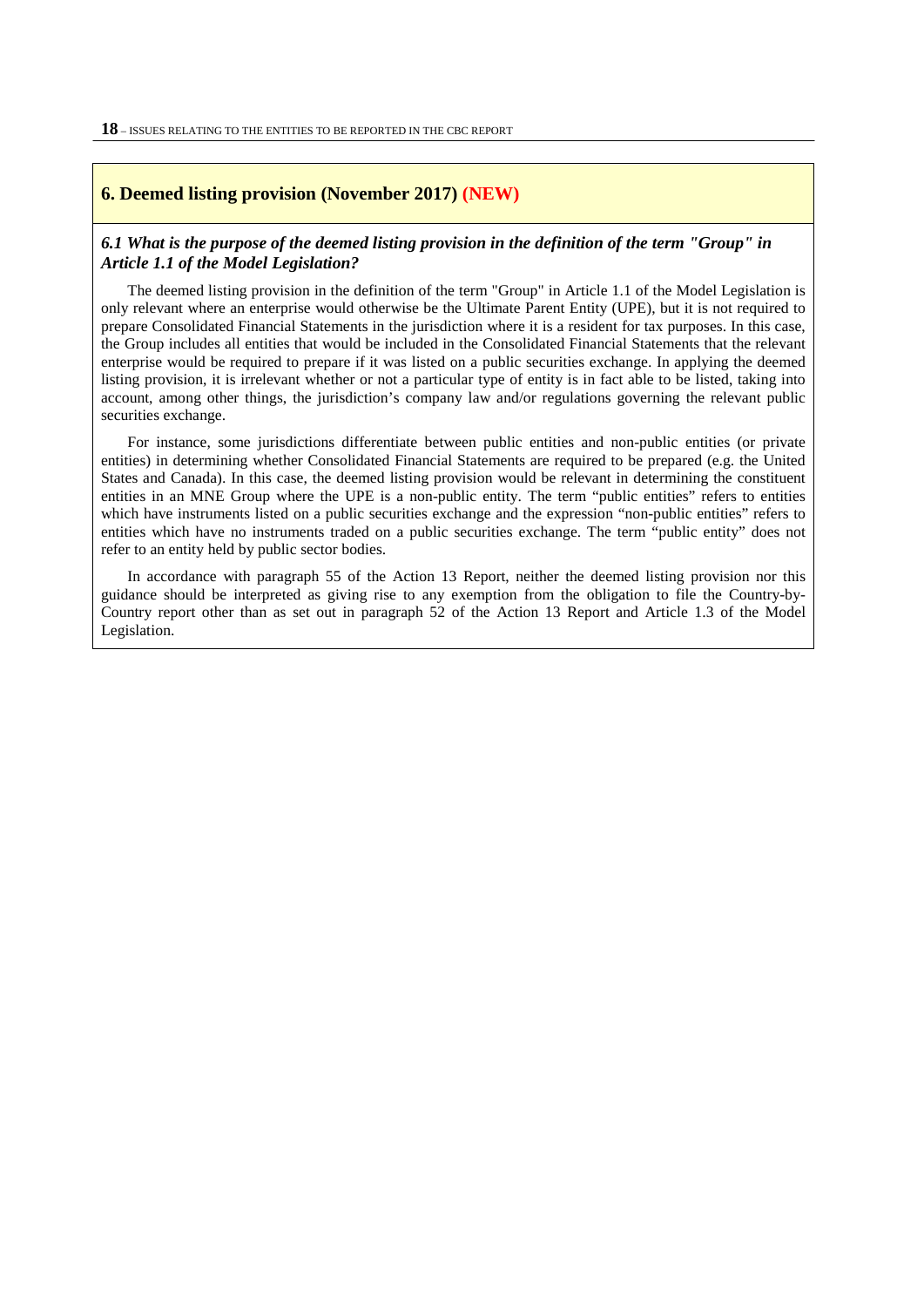## <span id="page-19-0"></span>**IV. Issues relating to the filing obligation for the CbC report**

<span id="page-19-1"></span>**1. Impact of currency fluctuations on the agreed EUR 750 million filing threshold (June 2016)**

*1.1 If Country A is using a domestic currency equivalent of EUR 750 million for its filing threshold, Country B is using EUR 750 million for its filing threshold, and as a result of currency fluctuations Country A's threshold is in excess of EUR 750 million, can Country B impose its local filing requirement on a Constituent Entity of an MNE Group headquartered in Country A which is not filing a CbC report in Country A because its revenues, while in excess of EUR 750 million, are below the threshold in Country A?* 

As set out in the Action 13 Report, the agreed threshold is EUR 750 million or a near equivalent amount in domestic currency as of January 2015. Provided that the jurisdiction of the Ultimate Parent Entity has implemented a reporting threshold that is a near equivalent of EUR 750 million in domestic currency as it was at January 2015, an MNE Group that complies with this local threshold should not be exposed to local filing in any other jurisdiction that is using a threshold denominated in a different currency.

There is no requirement for a jurisdiction using a threshold denominated other than in euros to periodically revise this in order to reflect currency fluctuations. The appropriateness of the EUR 750 million threshold (and near equivalent amounts in domestic currency as of January 2015) may be included in the review of the CbC reporting minimum standard to occur in 2020.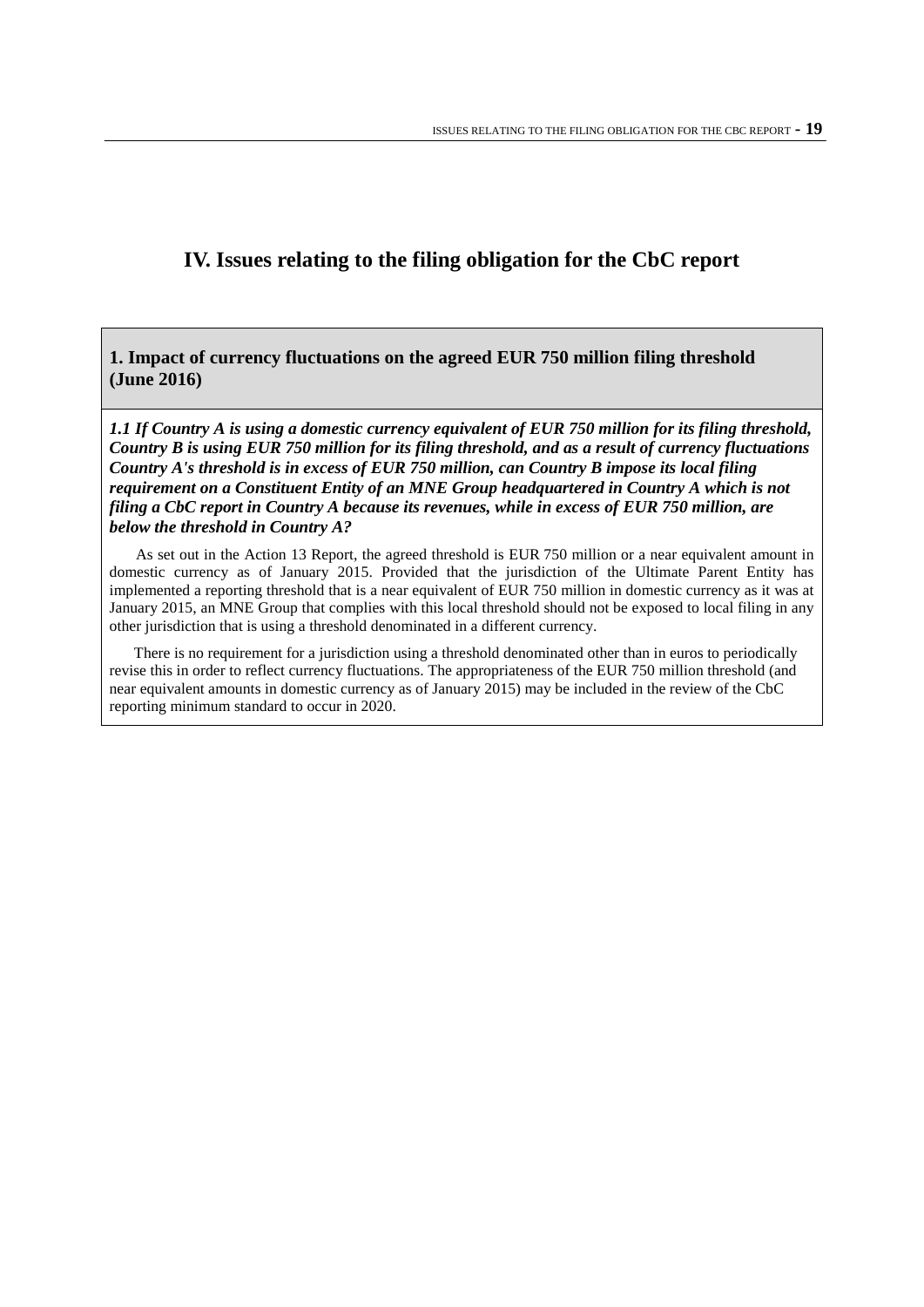#### <span id="page-20-0"></span>**2. Definition of total consolidated group revenue (April 2017; updated November 2017) (UPDATED)**

#### *2.1 For the purpose of determining whether an MNE Group is an Excluded MNE Group, are extraordinary income and gains from investment activities included in total consolidated group revenue?*

In determining whether the total consolidated group revenue of an MNE Group is less than 750 million Euro (or near equivalent amount in local currency as of January 2015), all of the revenue that is (or would be) reflected in the consolidated financial statements should be used. A jurisdiction where the Ultimate Parent Entity resides is allowed to require inclusion of extraordinary income and gains from investment activities in total consolidated group revenue if those items are presented in the consolidated financial statements under applicable accounting rules.

For financial entities, which may not record gross amounts from transactions in their financial statements with respect to certain items, the item(s) considered similar to revenue under the applicable accounting rules should be used in the context of financial activities. Those items could be labelled as 'net banking product', 'net revenues' or others depending on accounting rules. For example, if the income or gain from a financial transaction, such as an interest rate swap, is appropriately reported on a net basis under applicable accounting rules, the term 'revenue' means the net amount from the transaction.

An MNE Group that complies with the rules of the jurisdiction of the Ultimate Parent Entity or the Surrogate Parent Entity on the calculation of consolidated group revenue for purposes of determining its CbC filing obligations, should not be exposed to local filing in any other jurisdiction provided the rules of the jurisdiction where the Ultimate Parent Entity/Surrogate Parent Entity is resident for tax purposes are consistent with the Action 13 minimum standard, as supplemented by the implementation guidance.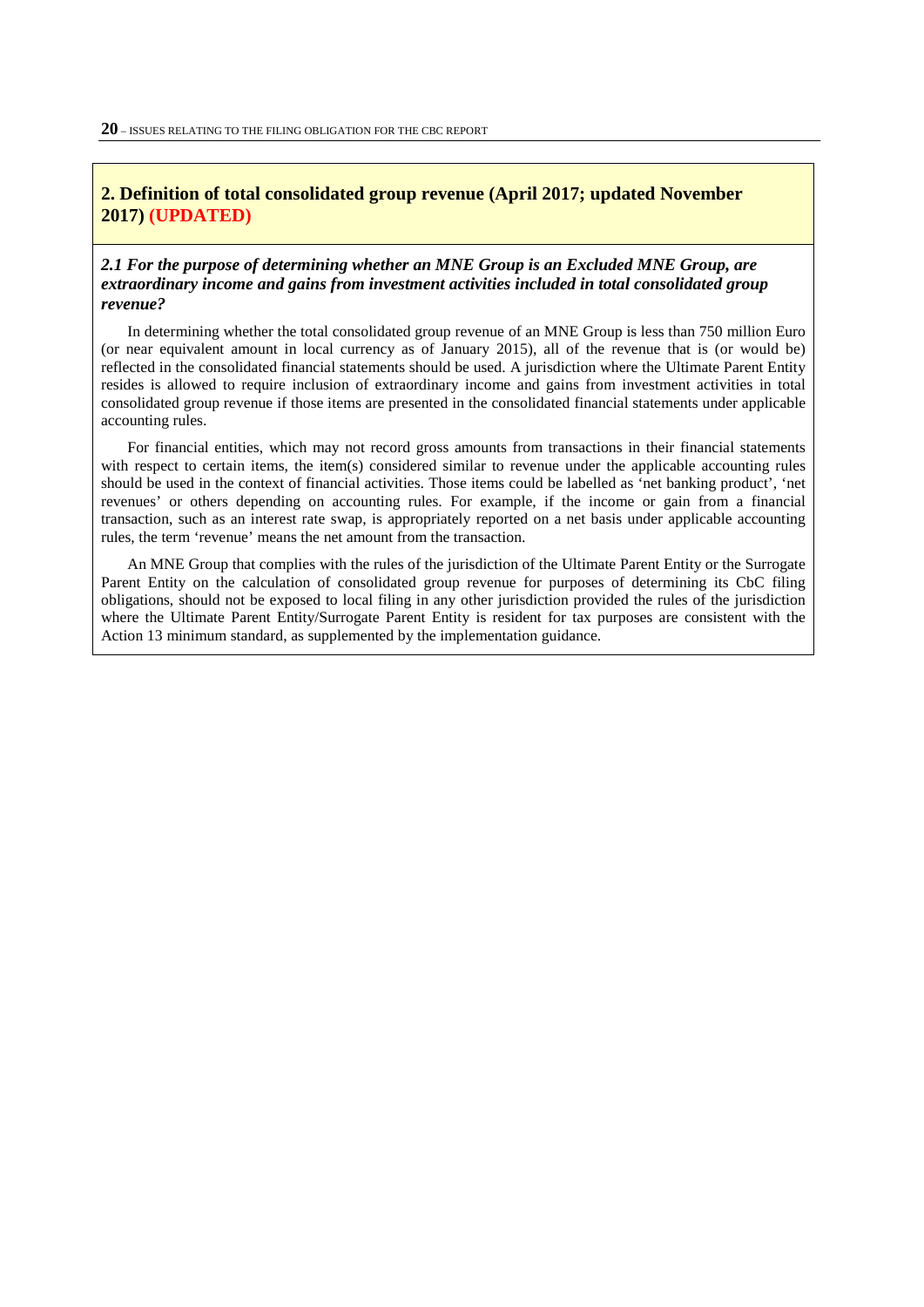#### <span id="page-21-0"></span>**3. Short accounting period (September 2017, November 2017) (NEW)**

#### *3.1 Is transitional relief available for MNE Groups with a short accounting period that starts on or after 1 January 2016 and that ends before 31 December 2016?*

As a transitional measure, jurisdictions may allow the Reporting Entity of an MNE Group with a short accounting period beginning on or after 1 January 2016 and ending before 31 December 2016 to file the required CbC report in accordance with the same timelines as for MNE Groups with a fiscal year ending on 31 December 2016. The date by which the CbC report is to be exchanged would be similarly extended. This transitional relief would not frustrate the policy intention of the Action 13 minimum standard.

#### *3.2 When the preceding fiscal year of an Ultimate Parent Entity was shorter than 12 months, how should it be determined whether the Group is or is not an Excluded MNE Group? (NEW)*

For purposes of applying the 750 million Euro threshold in Article 1.3 of the Model Legislation when the preceding fiscal year of an Ultimate Parent Entity (UPE) is shorter than 12 months, the jurisdiction of the Ultimate Parent Entity may choose to adopt one of a number of different approaches, including the following:

1. Use the actual total consolidated group revenue obtained by the Group for the short accounting period;

2. Adjust the total consolidated group revenue for the short accounting period to reflect the consolidated group revenue that would correspond to a 12 month accounting period; or

3. Calculate the pro rata share of the 750 million Euro threshold that would correspond to the short accounting period.

This flexibility given to jurisdictions may lead to cases where divergent views are reached on whether the Group meets the 750 million Euro threshold in Article 1.3 of the Model Legislation. This may happen when the jurisdiction where the UPE is a resident for tax purposes adopts the approach described in option 1, while one or more jurisdictions where the Constituents Entities are resident for tax purposes adopt the approaches described in options 2 or 3. In those cases, when the jurisdiction where the UPE or Surrogate Parent Entity (SPE) is resident for tax purposes applies option 1, the jurisdiction of UPE or SPE's residence is encouraged (but not required) to allow the UPE or SPE to file a CbC report on a voluntary basis (as there is no legal obligation to do so) and exchange it under exchange of information mechanisms in order to avoid one or more constituent entities being subject to local filing in those jurisdictions that apply options 2 or 3 and where constituent entities of the MNE Group are resident for tax purposes.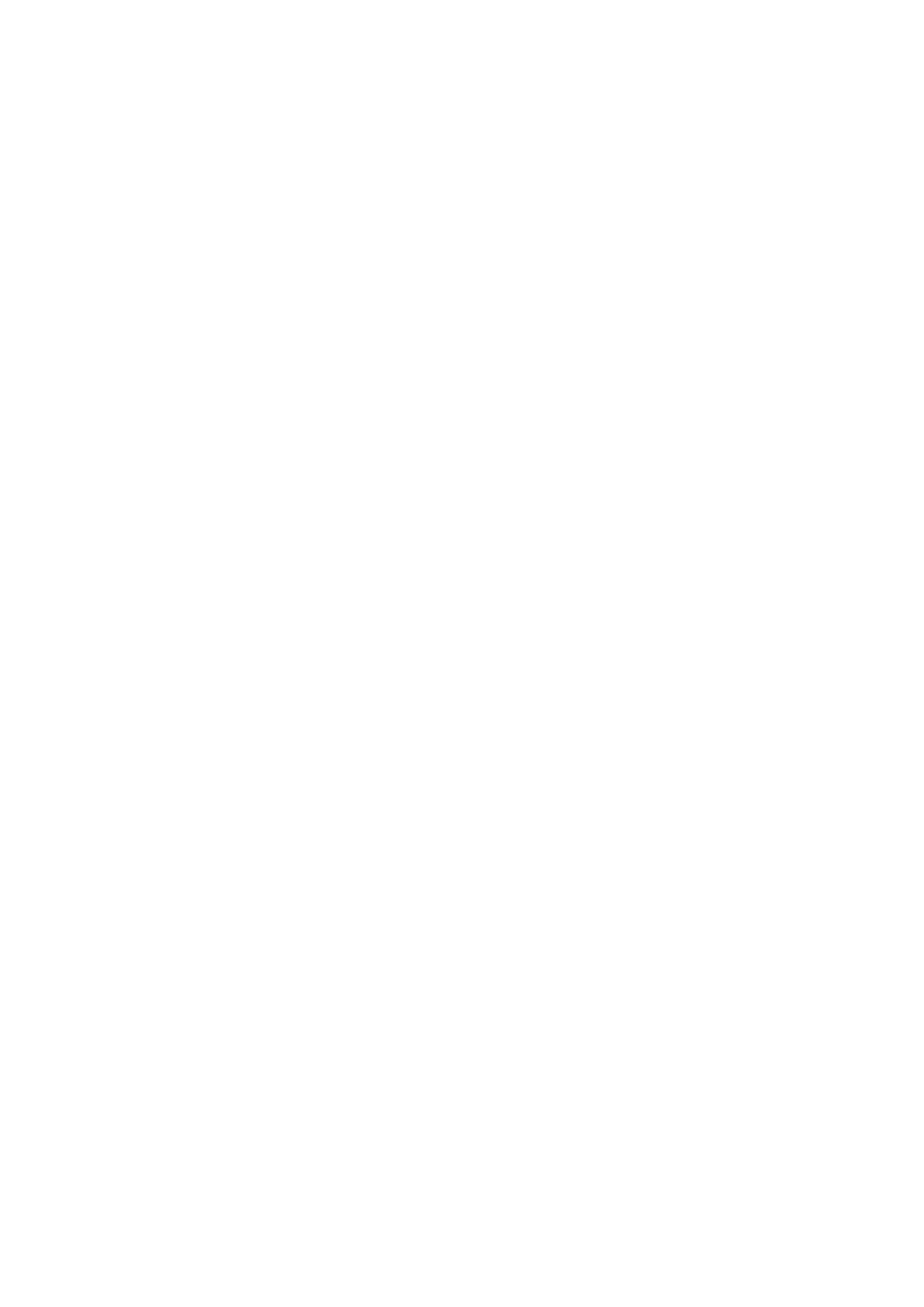## <span id="page-23-0"></span>**V. Issues relating to the sharing mechanism for the CbC report (EOI, surrogate filing and local filing)**

<span id="page-23-1"></span>**1. Transitional filing options for MNEs ("parent surrogate filing") (June 2016; updated July 2017[1](#page-23-2) )** 

*1.1 Can MNE Groups with an Ultimate Parent Entity resident in a jurisdiction whose CbC reporting legal framework is in effect for Reporting Periods later than 1 January 2016 voluntarily file the CbC report for fiscal periods commencing on or from 1 January 2016 in that jurisdiction? What is the impact of such filing on local filing obligations in other jurisdictions?* 

All OECD and G20 countries, as well as others, have committed to implementing the minimum standard of Country by Country (CbC) reporting agreed in the Action 13 Report. The Action 13 Report recommended that countries implement a legal requirement for CbC reporting with respect to MNEs' fiscal periods commencing on or from 1 January 2016. At the same time, the Action 13 Report recognises that "some jurisdictions may need time to follow their particular domestic legislative process in order to make necessary adjustments to the law." Where jurisdictions are implementing CbC Reporting but will not be able to implement with respect to the fiscal period commencing from 1 January 2016, this therefore gives rise to a transition issue. Where other jurisdictions introduce a local filing obligation (which is an option but not a requirement under the Action 13 minimum standard) and do not otherwise provide any transition relief to address this issue - which some countries have done recognising the differences in legislative processes as noted in the Report - there is a need to issue guidance as to the local filing obligations that may arise during such a period.

In such situations, jurisdictions that will not be able to implement with respect to fiscal periods from 1 January 2016 may be able to accommodate voluntary filing for Ultimate Parent Entities resident in their jurisdiction. This would allow the Ultimate Parent Entities of an MNE Group resident in those jurisdictions to voluntarily file their CbC report for the fiscal periods commencing on or from 1 January 2016 in their jurisdiction of tax residence. This is referred to as "parent surrogate filing" because it is a form of surrogate filing, the framework for which is set out in the Action 13 Report. As such, parent surrogate filing does not alter the timelines or the minimum standard, and thus ensures the integrity of the agreement reached in the Action 13 Report.

Where surrogate filing (including parent surrogate filing) is available, it will mean that there are no local filing obligations for the particular MNE in any jurisdiction which otherwise would require local filing in which the MNE has a Constituent Entity (herein referred to as the Local Jurisdiction). This is subject to the following conditions:

- 1. the Ultimate Parent Entity has made available a CbC report conforming to the requirements of the Action 13 Report to the tax authority of its jurisdiction of tax residence, by the filing deadline (i.e. 12 months after the last day of the Reporting Fiscal Year of the MNE Group); and
- 2. by the first filing deadline of the CbC report, the jurisdiction of tax residence of the Ultimate Parent Entity must have its laws in place to require CbC reporting (even if filing of a CbC report for the Reporting Fiscal Year in question is not required under those laws); and

<span id="page-23-2"></span> $\overline{a}$ 1. The list of jurisdictions at the end of this guidance is dynamic and is updated periodically.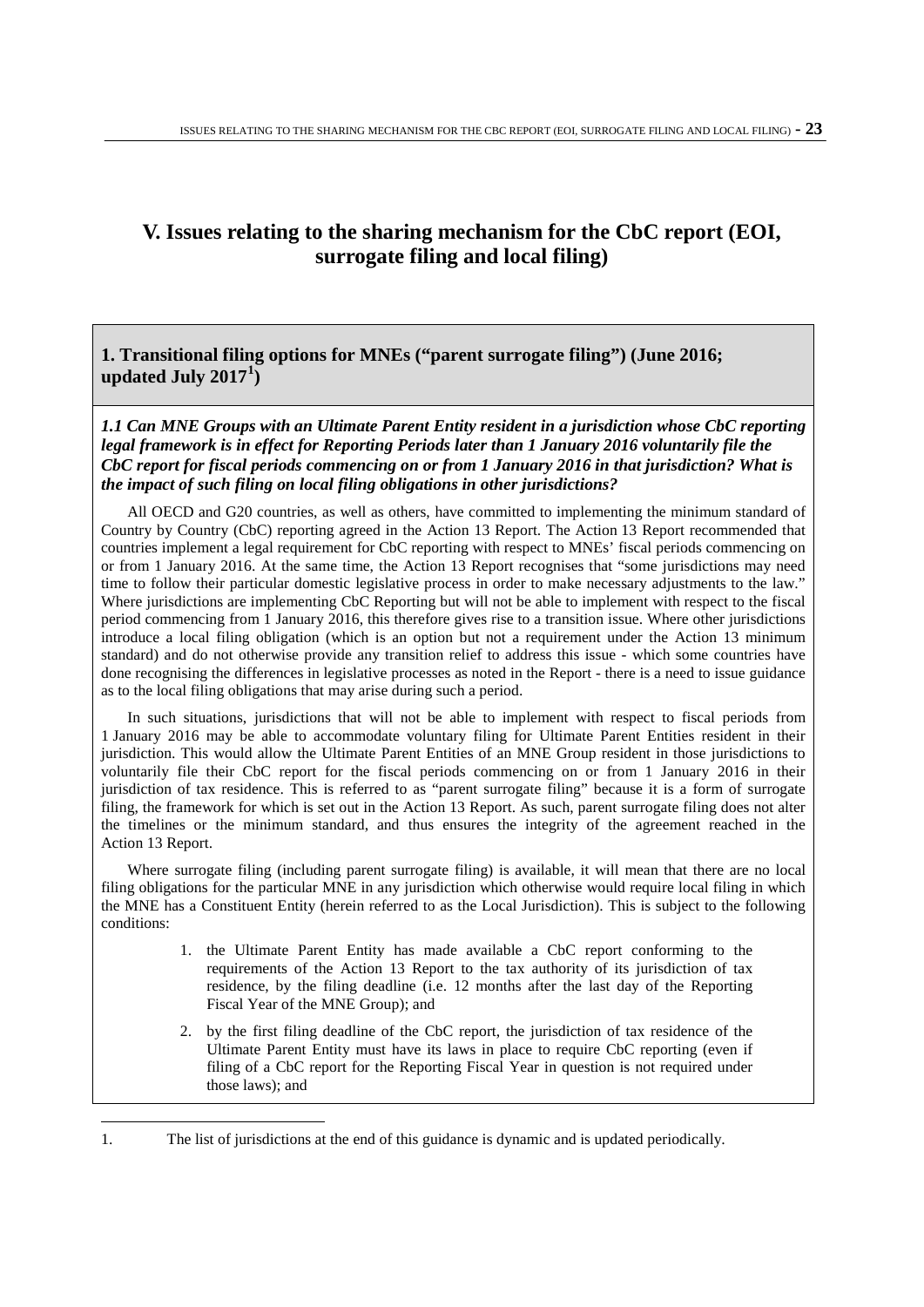

with the framework outlined above for Ultimate Parent Entities that are resident in their jurisdiction, with respect to fiscal periods commencing on or from 1 January 2016, are listed here: [www.oecd.org/tax/automatic-exchange/country-specific-information-on-country-by-country-reporting](http://www.oecd.org/tax/automatic-exchange/country-specific-information-on-country-by-country-reporting-implementation.htm)[implementation.htm](http://www.oecd.org/tax/automatic-exchange/country-specific-information-on-country-by-country-reporting-implementation.htm)

1

<span id="page-24-0"></span><sup>2.</sup> A necessary condition for having a Qualifying Competent Authority Agreement in effect is that there is also an International Agreement in effect between the jurisdiction of tax residence of the Ultimate Parent Entity and the Local Jurisdiction.

<span id="page-24-1"></span><sup>3.</sup> If the tax administration in the jurisdiction where the Ultimate Parent Entity or Constituent Entity (as applicable) is resident for tax purposes chooses not to require notifications or has not specified a procedure for providing such notifications, then this condition will not be relevant. Furthermore, where such notification is required, the square brackets included in this section reflect that it is at the discretion of the jurisdiction to choose the notification date most appropriate in its domestic circumstances, for example the date that would coincide with the date for filing of a CbC Report.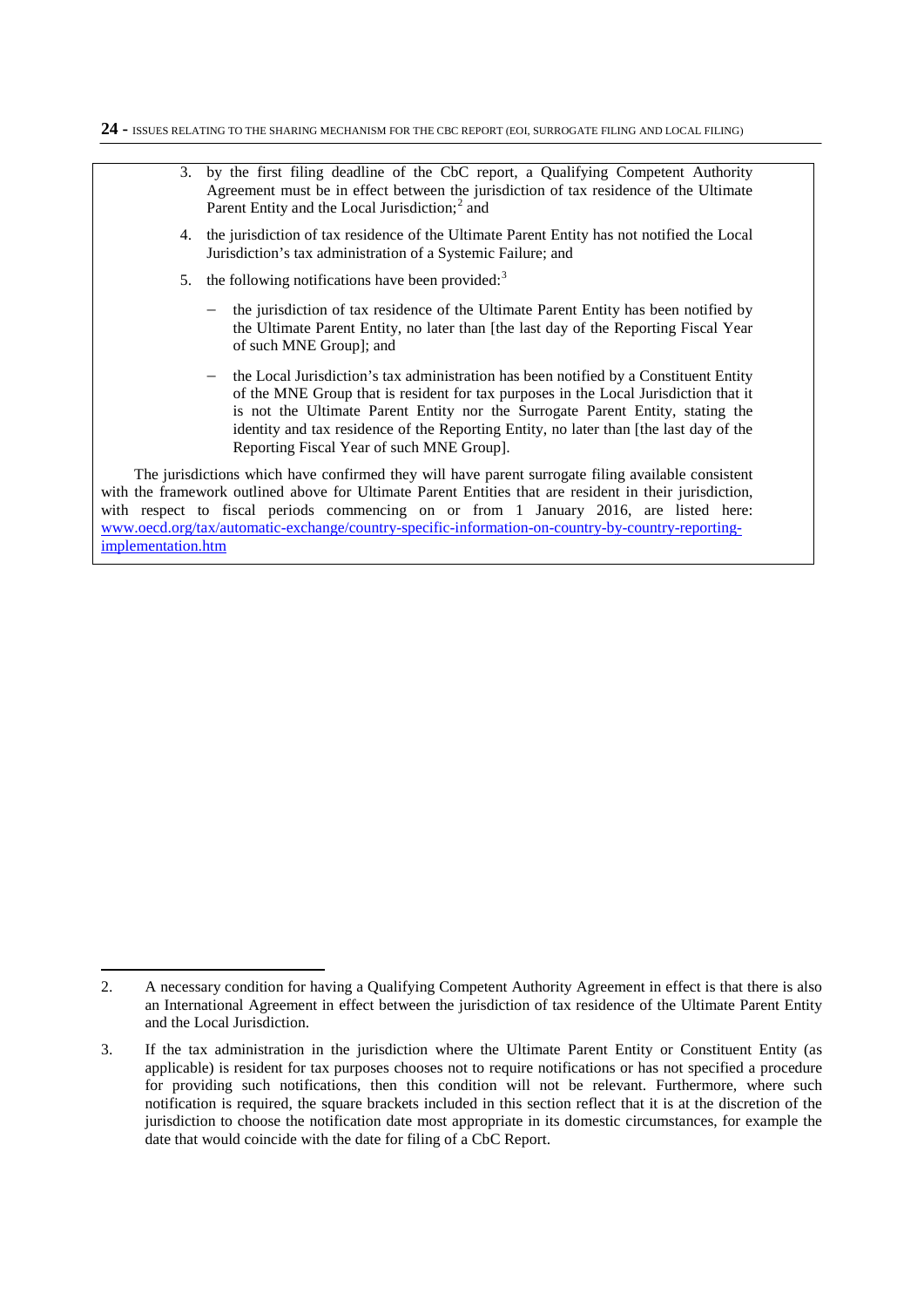#### <span id="page-25-0"></span>**2. CbC reporting notification requirements for MNE Groups during transitional phase (December 2016)**

*2.1 Article 3 of the Action 13 model legislation for CbC reporting includes an option for jurisdictions to require notifications to be sent to the country tax administration identifying the Reporting Entity for the MNE Group. Where a Constituent Entity of an MNE Group is required to notify its tax administration of the identity and tax residence of the Reporting Entity (including the Surrogate Parent Entity) of the MNE Group by 31 December 2016 (with respect to the 2016 fiscal year), would it be consistent with the Action 13 minimum standard for jurisdictions to provide some transitional relief during the period in which domestic CbC legal frameworks and Qualifying Competent Authority Agreements are still being put in place?* 

A practical issue may arise for a number of MNE Groups around the world which are currently in the process of identifying the reporting entity and considering whether to proceed with surrogate filing where local filing obligations would otherwise be applicable. This issue relates to the domestic notification requirements that Constituent Entities of MNE Groups may be subject to, requiring them to inform their tax administration about the identity of the Reporting Entity that will be filing the CbC report. In a number of cases these notifications will need to be submitted by 31 December 2016 with respect to the 2016 fiscal year.

However, the identity of the appropriate reporting entity may not be known by that time. This is because the identity of the reporting entity will depend on the domestic CbC legal frameworks and the international exchange of information relationships that are formed through Qualifying Competent Authority Agreements (QCAAs). Domestic legal frameworks are still being finalised, and Qualifying Competent Authority Agreements may not be in place by 31 December 2016.

MNE Groups that are seeking to comply with their legal obligations to provide notifications, where such obligations exist, therefore face a practical difficulty in doing so because necessary information will not be available. To address this issue, jurisdictions may provide some flexibility regarding the date for the notification requirement if applicable, as neither the Action 13 standard nor the model legislation requires the notification to be at the end of the reporting fiscal year. For example, jurisdictions which are introducing notification requirements may choose another date for notifications, such as the date for filing a CbC report or the date for filing a corporate tax return.

Jurisdictions which require notifications may also provide administrative guidance to allow transitional relief in respect of these requirements. For example, Constituent Entities could be authorised to provide a notification based on a preliminary assessment of the identity and tax residence of the Reporting Entity. An updated notification based on new information could be provided by the Constituent Entity by the date for filing the CbC report. Jurisdictions which require notifications could also provide transitional relief from penalties in connection with MNE Groups updating their notification.

Transitional relief in these circumstances would not be frustrating the policy intention of the Action 13 minimum standard.

In addition, to provide clarity as soon as possible to MNE Groups, jurisdictions will work towards bringing their Qualifying Competent Authority Agreements (QCAA) into effect as soon as possible so as to minimize this transitional issue.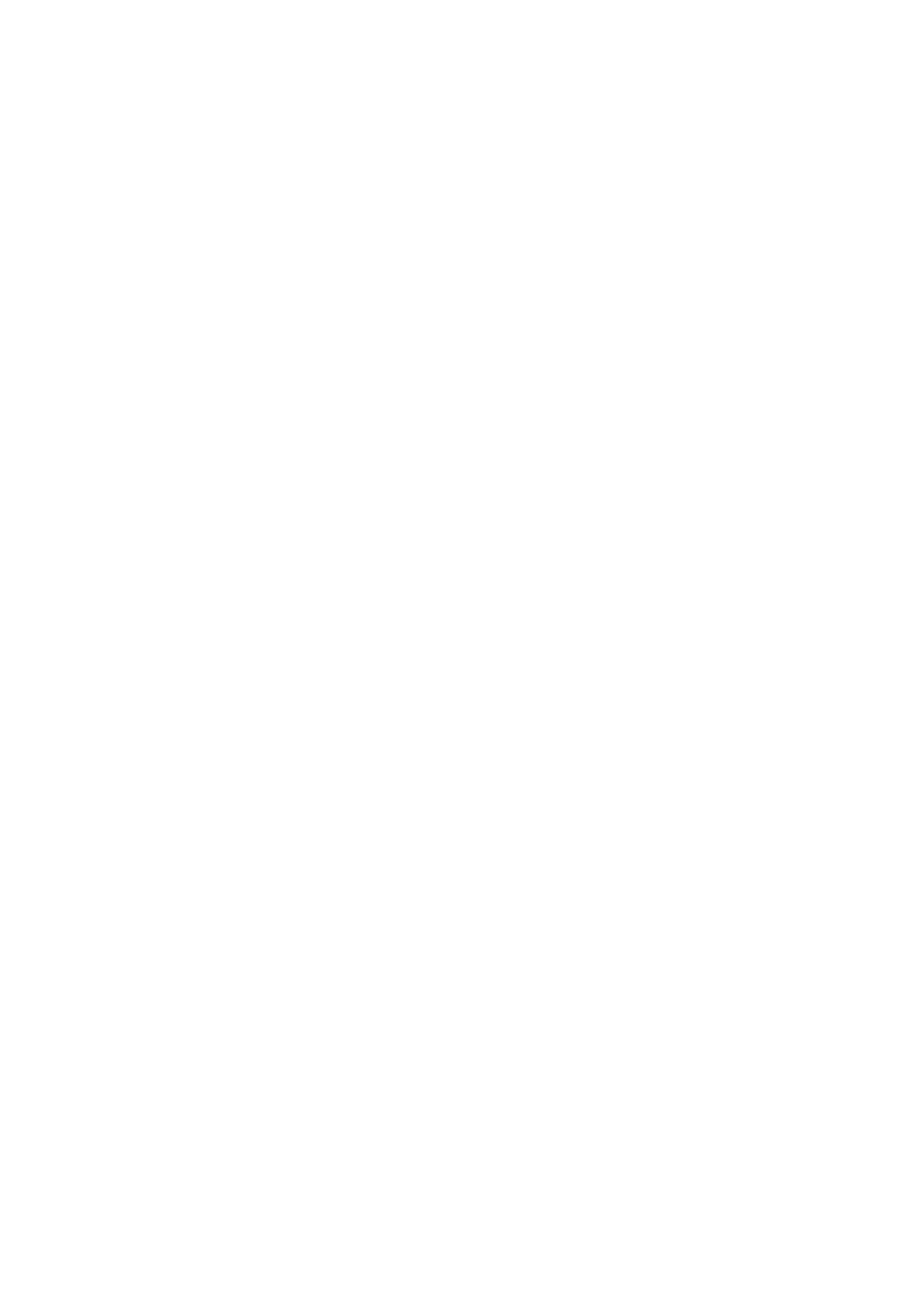## <span id="page-27-0"></span>**VI. Issues relating to Mergers/Acquisitions/Demergers (NEW)**

#### <span id="page-27-1"></span>**1. Treatment in case of Mergers/Acquisitions/Demergers (NEW)**

#### *1.1 When in a given year there are changes in ownership due to mergers, acquisitions and demergers, how is the CbC filing obligation for that given year affected and what information should be reported in the CbC report?*

For the year in which a merger/acquisition/demerger occurs, the determination of whether the Group is or is not an Excluded MNE Group shall be based on the Group's total consolidated group revenue during the Fiscal Year immediately preceding the Reporting Fiscal Year, as reflected in its Consolidated Financial Statements for such preceding Fiscal Year. There is no need to adjust the consolidated group revenue for the preceding Fiscal Year due to a merger/acquisition/demerger occurring during the following year.

As to the information to be reported in the CbC report for the year in which the merger/acquisition/demerger occurs, the accounting principles/standards (as determined in accordance with the guidance to identify the accounting principles/standards for determining the existence and membership of a group) will govern the determination as to the period for which the financial data of the merged/acquired/demerged constituent entities should be included in CbC reports of the relevant MNE Groups (e.g. a pro rata share or full year). In accordance with the flexibility given on the source of data for purposes of completing Table 1, the information reported in Table 1 may be taken from a source using different accounting principles/standards from those applied in the Consolidated Financial Statements.

There may be cases where a group (Acquired Group) is acquired by another group (Succeeding Group) on a date other than the Acquired Group's regular fiscal year end. For example, Acquired Group could prepare its regular financial statements on a calendar year basis, but be acquired by Succeeding Group on 30 June Y1. Assuming the Acquired Group had total consolidated group revenues in Y0 which were not less than 750 million EUR, whether the Acquired Group will be obligated to submit a CbC report for the period from 1 January Y1 to 30 June Y1 will depend upon whether it is required to prepare Consolidated Financial Statements for this period in the jurisdiction where its Ultimate Parent Entity is tax resident (or if the deemed listing provision applies). If there is no such requirement, then the Acquired Group will not be obligated to submit a CbC report for this period. In such a case, the Succeeding Group should in Table 3 of its CbC Report for Y1: a) indicate that the Succeeding Group acquired the Acquired Group and the date of acquisition; and, b) include the following statement: "The Acquired Group did not file a CbC report in any jurisdiction for the period 1 January Y1 to 30 June Y1". Inclusive Framework members are encouraged to require their taxpayers to provide the above information in Table 3 as soon as possible, taking into account the specific domestic circumstances.

The following fact patterns illustrate the application of this guidance.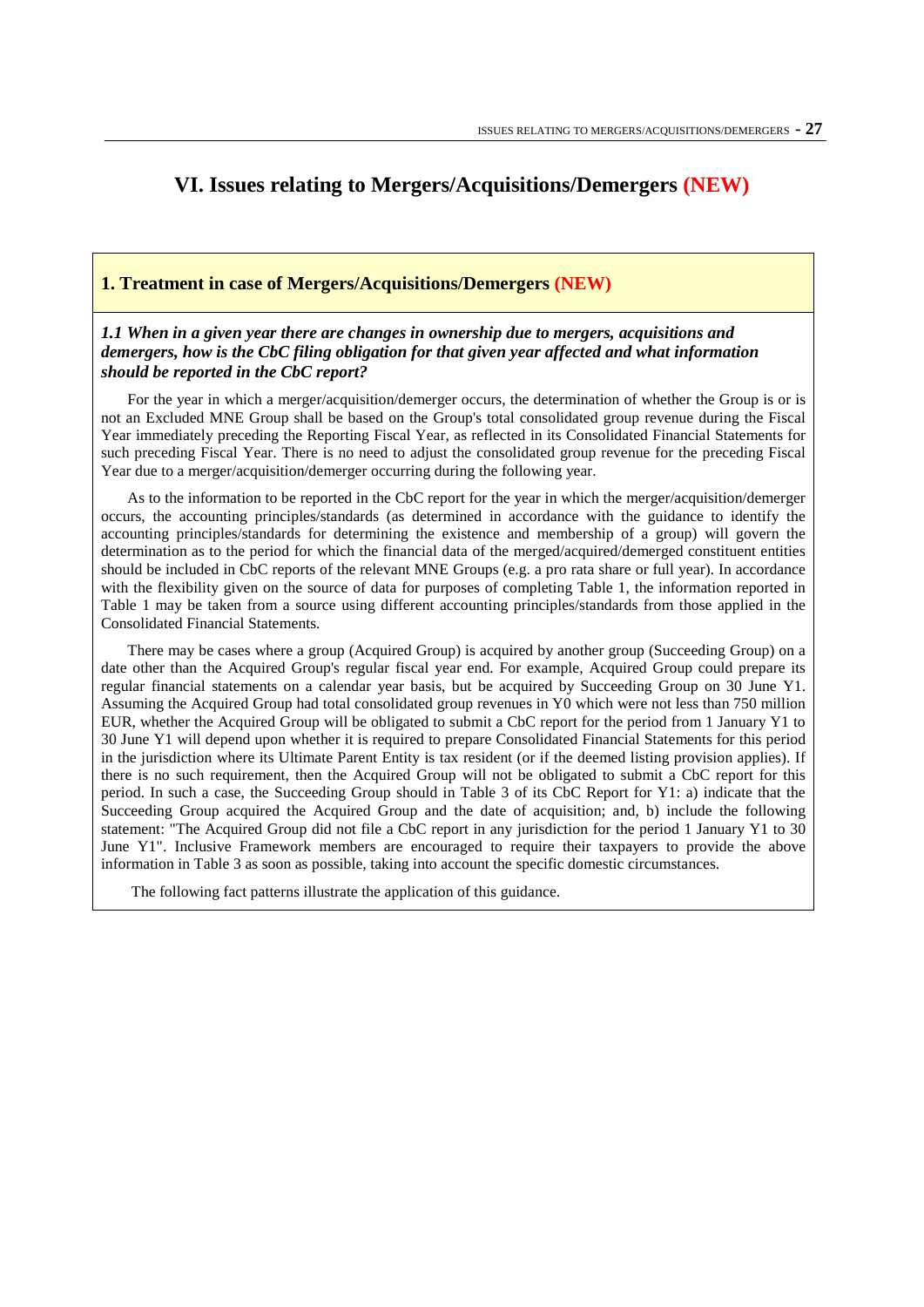#### *Fact Pattern #1*

In Y1, Group S sells a sub-group of its own entities. The sub-group of entities subsequently becomes an independent Group, Group E.

#### *1.2 How should Group S and Group E determine if they qualify as Excluded MNE Group(s) for Y1?*

In order to determine whether a Group is an Excluded MNE Group under Article 1.3 of the Model Legislation, there is no need to adjust the consolidated group revenue for the preceding Fiscal Year due to a merger/acquisition/demerger occurring during the following year. Group S should be required to file a CbC report for Y1 if the total consolidated group revenue of Group S for Y0 was equal to or greater than 750 million euros (or near equivalent amount in local currency as of January 2015).

In the case of Group E, the Action 13 minimum standard does not contain specific guidance on how to treat a group that was part of another MNE group in the previous fiscal year. Jurisdictions may take the view that, as Group E did not exist legally as an independent Group in Y0, Group E is not required to file a CbC report for Y1. Some other jurisdictions may consider that the sub-group of entities (which upon sale become an independent Group E) already existed from an economic point of view before the sale, as part of Group S and should, therefore, be required to file the CbC report for Y1 if the total consolidated revenues for the sub-group of entities in Y0 is equal to or greater than 750 million Euro. Where Group E complies with the approach adopted by the jurisdiction of its UPE on this specific aspect, the constituent entities of Group E should not be exposed to local filing in any other jurisdiction.

#### *1.3 In a case where Group S is not an Excluded MNE in Y1 based on its total consolidated group revenue for Y0, should Group S include only a pro rata share of the sub-group's financial data in its CbC report for Y1?*

The determination as to the period for which the financial data of the sub-group should be included in the CbC reports of Group S (e.g. pro rata share or full year) should be governed by the accounting principles/standards applicable to Group S (as determined in accordance with the guidance to identify the accounting principles/standards for determining the existence and membership of a group). Thus, if the accounting principles/standards applicable to Group S require its Consolidated Financial Statements to incorporate a pro rata share of the financial data of the sub-group (i.e. Group E subsequently), Group S's CbC report should also include a pro rata share of the financial data of the sub-group (Group E).

#### *Fact Pattern #2*

In Y1, Group B acquires 100% of Group E. Both Group B and Group E qualify as an Excluded MNE Group for purposes of Y1 as the total consolidated group revenue of each during the preceding Fiscal Year (Y0) is less than 750 million Euros.

#### *1.4 If the combined total consolidated group revenues of Group B and Group E during Y0 are equal to or greater than 750 million Euros, does this change the position of Group B as an Excluded MNE Group for purposes of its CbC report filing obligation for Y1?*

No, Group B will continue to be an Excluded MNE Group for Y1 purposes. For the year in which a merger/acquisition/demerger occurs, i.e. Y1, the determination of whether the Group is or not an Excluded MNE Group shall be based on the Group's total consolidated group revenue during the Fiscal Year immediately preceding (i.e. Y0) the Reporting Fiscal Year as reflected in its Consolidated Financial Statements for such preceding Fiscal Year. There is no need to adjust the consolidated group revenue for the preceding Fiscal Year due to a merger/acquisition/demerger occurring during the following year.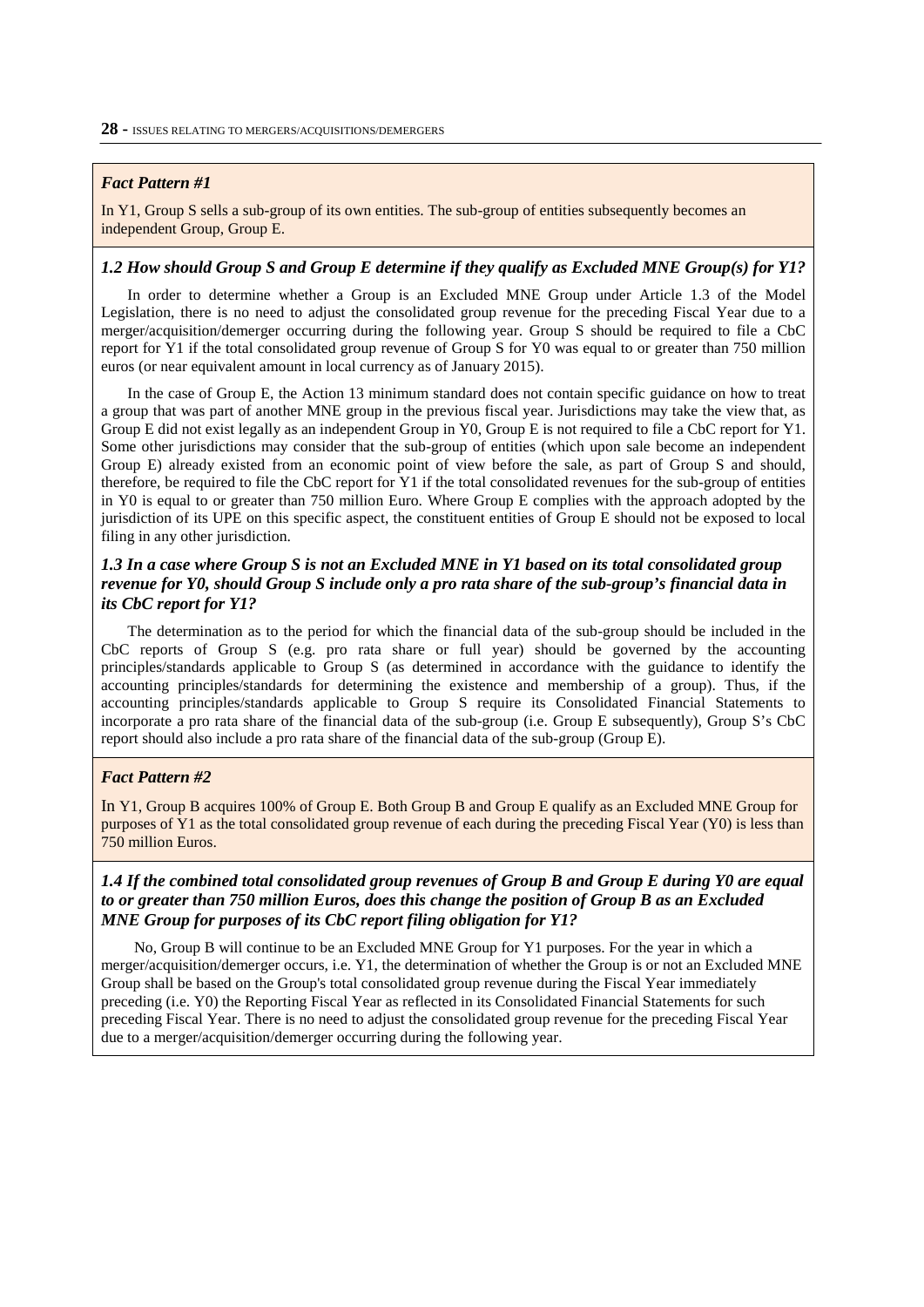#### *Fact Pattern #3*

On 30 June of Y1, Group B acquires 100% of Group E. Neither Group B nor Group E qualify as an Excluded MNE Group for purposes of Y1, as the total consolidated group revenue of each during the preceding Fiscal Year (Y0) is equal to or greater than 750 million Euros.

#### *1.5 Should Group E file a CbC report for the period from 1 January Y1 to 30 June Y1?*

The determination as to whether Group E should file a CbC report for the period from 1 January Y1 to 30 June Y1 will depend on whether Group E is required to prepare Consolidated Financial Statements. If Group E is obligated to prepare Consolidated Financial Statements for the period from 1 January Y1 to 30 June Y1 (or if the deemed listing provision applies) under the financial reporting rules in the jurisdiction of the UPE's residence, Group E should also prepare and file a CbC report for the short fiscal period before the acquisition.<sup>\*</sup>

However, where the UPE of Group E is not obligated to prepare the Consolidated Financial Statements for the period from 1 January Y1 to 30 June Y1 under financial reporting rules in the jurisdiction where the UPE is a tax resident, Group E is not obligated to prepare and file a CbC report for the short fiscal period either. In these circumstances, Group B should in Table 3 of its CbC Report a) indicate that Group B acquired Group E; and, b) include the following statement: "Group E did not file a CbC report with any jurisdictions for the short accounting period before the acquisition." Inclusive Framework members are encouraged to require taxpayers to provide the above information in Table 3 as soon as possible, taking into account the specific domestic circumstances.

\*In case where the UPE of Group E does not exist after the acquisition, the entity or person (e.g. a lawyer or agent) responsible under the applicable rules (e.g. accounting, regulatory, or any other relevant legal provisions) to file the Consolidated Financial Statements for the short fiscal period is also expected to file the CbC report for Group E.

#### *1.6 Should Group B report all or a pro rata share of Group E's financial data?*

The determination as to the period for which the financial data of Group E should be included in the CbC report of Group B (e.g. pro rata share or full year) should be governed by the accounting principles/standards (as determined in accordance with the guidance to identify the accounting principles/standards for determining the existence and membership of a group) applied to Group B. Thus, if the accounting principles/standards applicable to Group B require Group B's Consolidated Financial Statements to incorporate a pro rata share of the financial data of Group E, the CbC report of Group B should also include a pro rata share of the financial data of the Group E.